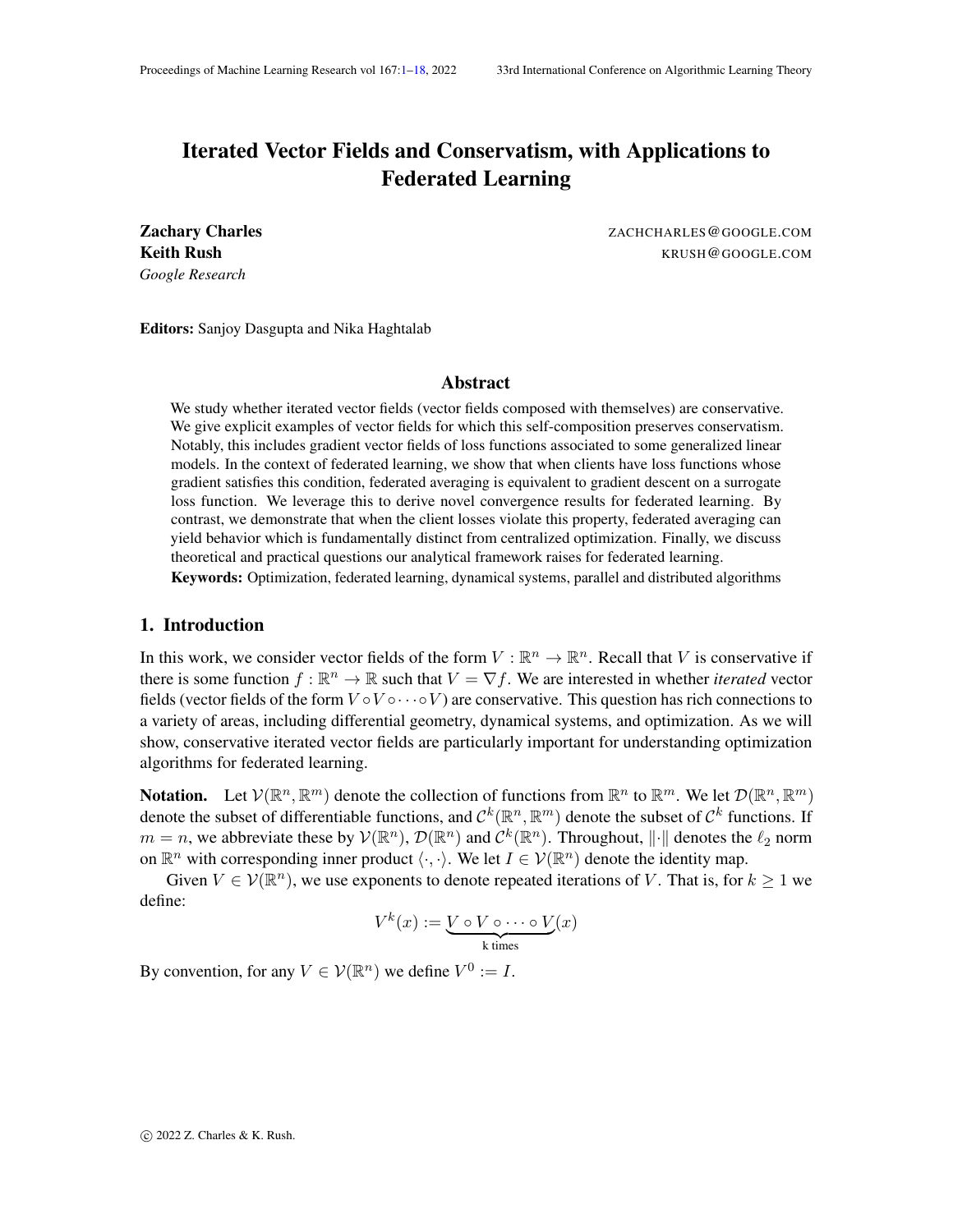**Summary.** Let  $V \in \mathcal{V}(\mathbb{R}^n)$ , and let k be a positive integer. We study the following question.

Question 1 *If* V *is conservative, is* V <sup>k</sup> *also conservative?*

<span id="page-1-0"></span>This leads to the following definition.

**Definition 1** V is k-conservative if  $V^k$  is conservative. V is  $\infty$ -conservative if  $V^k$  is conservative *for all*  $k > 1$ *.* 

For convenience, we use "conservative" and "1-conservative" interchangeably. In a slight abuse of notation, we say that  $A \subseteq V(\mathbb{R}^n)$  is k-conservative if for all  $V \in A$ , V is k-conservative. In order to show that A is  $\infty$ -conservative, it suffices to show that A is conservative and closed under self-composition, as reflected in the following definition.

**Definition 2**  $\mathcal{A} \subseteq \mathcal{V}(\mathbb{R}^n)$  is closed under self-composition if for all  $V \in \mathcal{A}$  and  $k \geq 1, V^k \in \mathcal{A}$ .

This leads us to the following specialization of Question [1.](#page-1-0)

**Question 2** Let  $A \subseteq V(\mathbb{R}^n)$  be conservative. Is A closed under self-composition?

Vector Fields and Optimization. Motivated by optimization, we will often consider vector fields of the form  $V(x) = \nabla f(x)$ , where  $f : \mathbb{R}^n \to \mathbb{R}$  is differentiable. Given  $\mathcal{F} \subseteq \mathcal{D}(\mathbb{R}^n, \mathbb{R})$ , we define  $\nabla \mathcal{F} = \{ V \in \mathcal{V}(\mathbb{R}^n) : V = \nabla f, f \in \mathcal{F} \}.$  For  $\gamma \in \mathbb{R}$ , we define  $I - \gamma \nabla \mathcal{F} := \{ I - \gamma \nabla f : f \in \mathcal{F} \}.$ A recurring theme in this work is whether a set  $I - \gamma \nabla \mathcal{F}$  is k-conservative. Such vector fields arise naturally in optimization, as gradient descent on a function f with learning rate  $\gamma$  corresponds to the discrete-time dynamical system given by  $x_{t+1} = (I - \gamma \nabla f)(x_t)$ .

Given an initial point  $x_0$ , the iterates of gradient descent then satisfy  $x_k = V^k(x_0)$  where  $V = I - \gamma \nabla f$ . Therefore, if  $I - \gamma \nabla f$  is  $\infty$ -conservative, then the k-th iterate of gradient descent is actually  $\nabla h_k(x_0)$  for some function  $h_k : \mathbb{R}^n \to \mathbb{R}$ . While this observation is essentially trivial for centralized optimization, it will prove much more useful when trying to understand the behavior of distributed and federated optimization algorithms, as we discuss below.

# <span id="page-1-1"></span>2. Connections to Federated Learning

Questions about whether a vector field is k-conservative have important implications for federated learning, one noteworthy approach to which is *federated averaging* (FEDAVG) [\(McMahan et al.,](#page-12-0) [2017\)](#page-12-0). A slightly simplified version of FEDAVG operates as follows. Suppose we have clients  $c = 1, 2, \ldots, C$ , each with loss function  $f_c : \mathbb{R}^n \to \mathbb{R}$ . At each round, the server broadcasts its model the clients. The clients perform k steps of gradient descent (with learning rate  $\gamma$ ) on their loss functions, and send the resulting models to the server. The server updates its model as the average of these client models. Since communication from clients to the server is often a bottleneck [\(McMahan](#page-12-0) [et al.,](#page-12-0) [2017;](#page-12-0) [Bonawitz et al.,](#page-12-1) [2019\)](#page-12-1), this algorithm is often practical only when  $k > 1$ . When  $k = 1$ , this is equivalent to gradient descent with learning rate  $\gamma$  on the average of the client loss functions.

More formally, let  $V_c := I - \gamma \nabla f_c$ . At each round t, each client computes  $V_c^k(x_t)$ , and the server updates its model via  $x_{t+1} = C^{-1} \sum_{c=1}^{C} V_c^k(x_t)$ . This "operator-theoretic" view of FEDAVG has been previously used to leverage techniques from operator theory to analyze and design federated learning algorithms [\(Malinovskiy et al.,](#page-12-2) [2020;](#page-12-2) [Pathak and Wainwright,](#page-12-3) [2020;](#page-12-3) [Malekmohammadi](#page-12-4)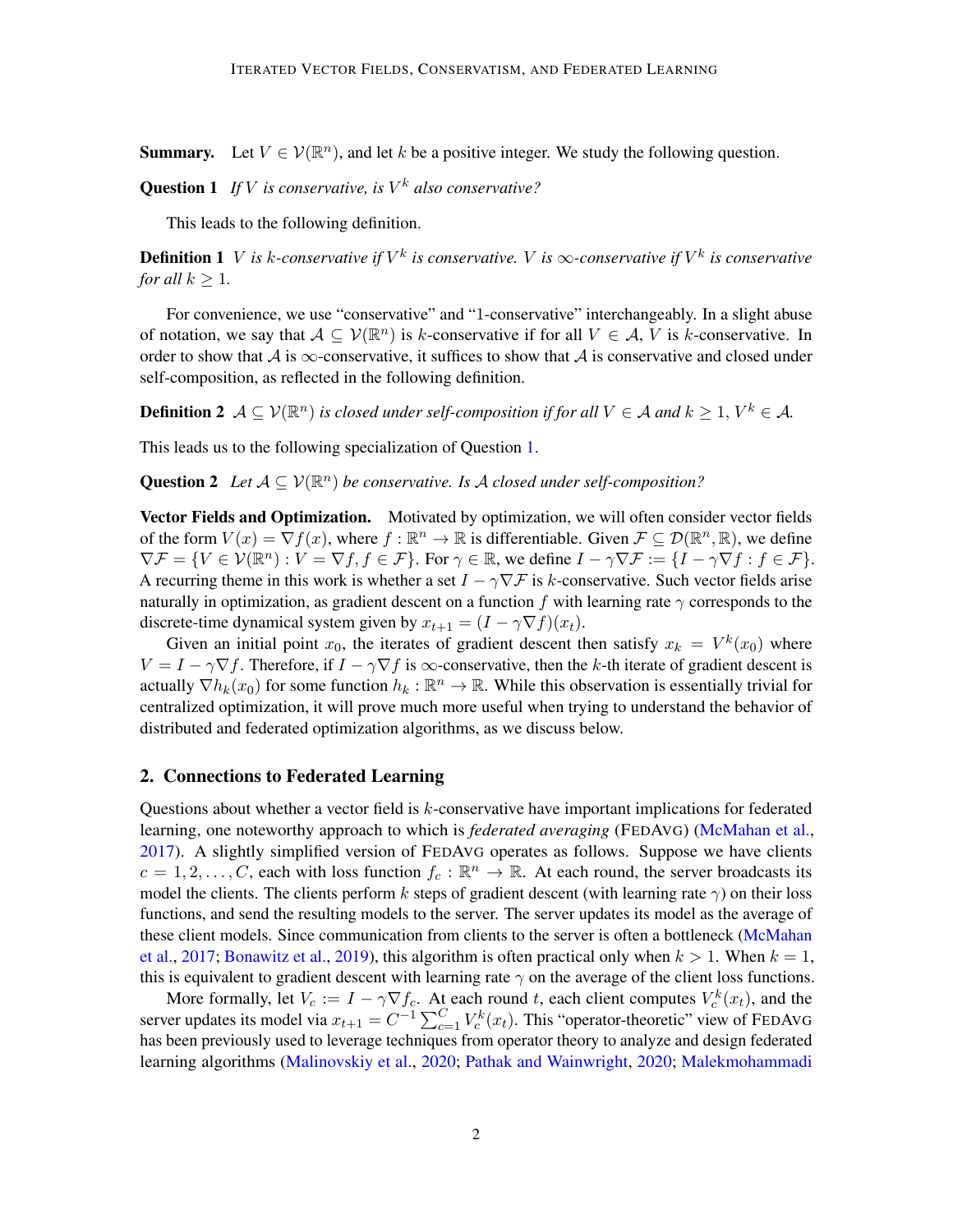[et al.,](#page-12-4) [2021\)](#page-12-4). In order to allow the server to determine the magnitude of its update at each step, [Reddi](#page-13-0) [et al.](#page-13-0) [\(2021\)](#page-13-0) propose a "model delta" version of FEDAVG. This corresponds to the server update

<span id="page-2-0"></span>
$$
x_{t+1} = x_t - \frac{\eta}{C} \sum_{c=1}^{C} \left( x_t - V_c^k(x_t) \right)
$$
 (1)

where  $\eta > 0$  is the server learning rate, which we may set to 1 to recover the average of the client models. In the sequel we let FEDAVG denote the update rule in  $(1)$ . If we let  $V_s$  be the "server" vector field given by

<span id="page-2-2"></span>
$$
V_s = \frac{1}{C} \sum_{c=1}^{C} (I - V_c^k)
$$
 (2)

then  $(1)$  is equivalent to

<span id="page-2-1"></span>
$$
x_{t+1} = x_t - \eta V_s(x_t).
$$
 (3)

This leads us to our guiding observation: If each  $V_c$  is k-conservative, then  $V_s$  is an average of conservative vector fields and is conservative as well. Therefore, there is some function  $f_s$  such that  $\nabla f_s = V_s$ , and [\(3\)](#page-2-1) is equivalent to  $x_{t+1} = x_t - \eta \nabla f_s(x_t)$  and FEDAVG is equivalent to applying gradient descent to the function  $f_s$  (see Theorem [11](#page-9-0) for a formal statement of this). This allows us to reduce the behavior of FEDAVG to the behavior of gradient descent on this "surrogate loss"  $f_s$ . Such an approach was used by Charles and Konečný  $(2021)$  to understand the dynamics of FEDAVG and related methods on quadratic functions. In this work, we consider more general functions, including some non-convex functions.

#### <span id="page-2-4"></span>2.1. Non-Conservative Dynamics in Federated Learning

As we sketched in the section above (and formalize in Section [6\)](#page-9-1), when the vector fields  $I - \gamma \nabla f_c$  are  $k$ -conservative, FEDAVG with  $k$  local steps behaves identically to gradient descent on some surrogate loss function. On the other hand, in this section we show that without  $k$ -conservatism, FEDAVG can demonstrate fundamentally non-conservative behavior, making its dynamics distinct from those of gradient descent. Notably, this can occur even when  $C = 2$  and there is no stochasticity whatsoever. For example, for  $c \in \{1, 2\}$ , consider the client loss functions

<span id="page-2-3"></span>
$$
f_c(x,y) := f_c^{(1)}(x,y) + f_c^{(2)}(x,y)
$$
\n(4)

where

$$
f_c^{(1)}(x,y) := \min\left(\frac{\alpha_c}{2}(y-y_c)^2 + \frac{\beta_c}{2}(x-x_c)^2, 1\right),
$$
  

$$
f_c^{(2)}(x,y) := \min\left(\frac{\alpha_c}{2}(y+y_c)^2 + \frac{\beta_c}{2}(x+x_c)^2, 1\right).
$$

Notably,  $I - \gamma \nabla f_c$  may not be k-conservative for  $k > 1$ . As we show in Appendix [C,](#page-16-0) for some choice of  $\alpha_c, \beta_c \in \mathbb{R}$ ,  $x_c, y_c \in \mathbb{R}^2$  (for  $c = 1, 2$ ),  $\gamma > 0$  and k sufficiently large, the resulting server vector field  $V_s$  in [\(2\)](#page-2-2) is non-conservative.

To help illustrate this, in Fig. [1,](#page-3-0) we plot this non-conservative server vector field  $V_s$ . Note there is a region of initial points  $x_0$  under which the dynamics of FEDAVG are entirely circular and periodic, as long as  $\eta$  is sufficiently small. In short, FEDAVG may behave badly in the absence of k-conservatism.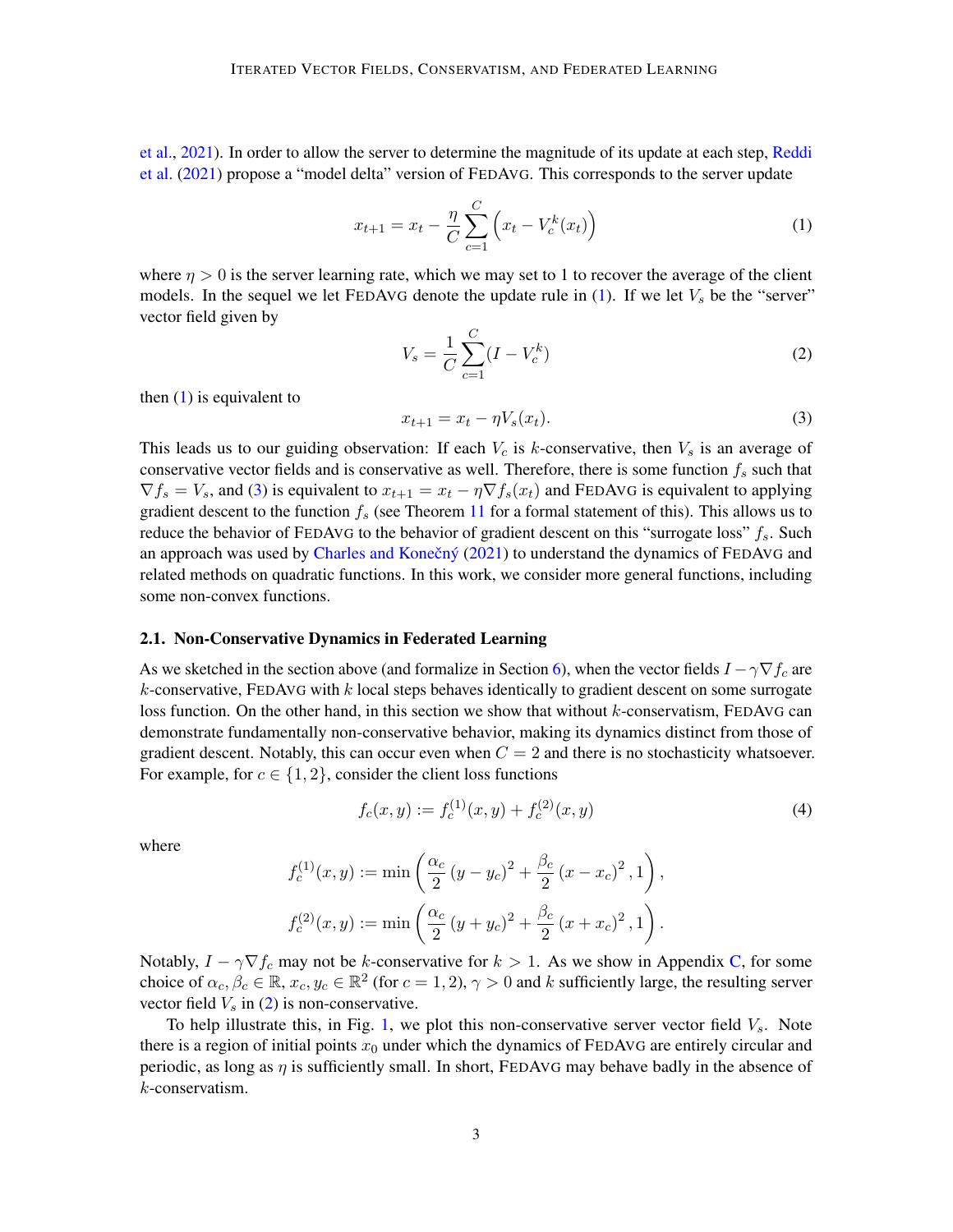<span id="page-3-0"></span>



# <span id="page-3-1"></span>3. Examples of k-Conservative Vector Fields

We now give concrete examples of  $k$ -conservative vector fields. These include vector fields associated to linear and logistic regression. Let  $\mathcal{P}_d(\mathbb{R}^n, \mathbb{R}^m)$  denote the subset of  $\mathcal{V}(\mathbb{R}^n, \mathbb{R}^m)$  whose coordinate functions are homogeneous polynomials of degree d. We abbreviate this as  $\mathcal{P}_d(\mathbb{R}^n)$  when  $n = m$ . For more in-depth examples, see Appendix [A.](#page-13-1)

**Constant Vector Fields.** The space  $\mathcal{P}_0(\mathbb{R}^n)$  of constant vector fields is clearly closed under selfcomposition. Constant vector fields are conservative, so  $\mathcal{P}_0(\mathbb{R}^n)$  is  $\infty$ -conservative.

**Affine Vector Fields.** Let  $\mathcal{A}(\mathbb{R}^n)$  be the set of affine vector fields in  $\mathcal{V}(\mathbb{R}^n)$ . This consists of all V of the form  $V(x) = Ax + b$  for  $A \in \mathbb{R}^{n \times n}$ ,  $b \in \mathbb{R}^n$ . Let  $\mathcal{S}(\mathbb{R}^n)$  denote the set of such V where A is symmetric. If  $V \in \mathcal{A}(\mathbb{R}^n)$  is conservative, it is the gradient of some quadratic function. Simple algebraic manipulation then implies that V is conservative iff A is symmetric. Since  $\mathcal{S}(\mathbb{R}^n)$  is closed under self-composition,  $\mathcal{S}(\mathbb{R}^n)$  is  $\infty$ -conservative while  $\mathcal{A}(\mathbb{R}^n)$  is not conservative. In particular, if f is a quadratic function,  $\nabla f$  and  $I - \gamma \nabla f$  are both  $\infty$ -conservative.

**Continous Univariate Functions.** Consider the set  $C^0(\mathbb{R})$  of continuous functions from  $\mathbb{R}$  to  $\mathbb{R}$ . By elementary analysis,  $C^0(\mathbb{R})$  is closed under self-composition, and by the fundamental theorem of calculus, it is conservative. Thus,  $\mathcal{C}^0(\mathbb{R})$  is  $\infty$ -conservative.

More generally, let  $C^0(\mathbb{R})^n$  denote the subset of  $\mathcal{V}(R^n)$  containing vector fields of the form

$$
V(x_1,...,x_n) = (f_1(x_1), f_2(x_2),..., f_n(x_n))
$$

where  $f_1, \ldots, f_n \in C^0(\mathbb{R})$ . Then note that  $V(x_1, \ldots, x_n) = \nabla \left( \sum_{i=1}^n \int_0^{x_i} f_i(t) dt \right)$  so  $C^0(\mathbb{R})^n$  is conservative. Since  $\mathcal{C}^0(\mathbb{R})^n$  is closed under self-composition, it is also  $\infty$ -conservative.

**Non-example: Cubic Polynomials.** Let  $f(x, y) = x^2y$ . By direct computation,

$$
(\nabla f)^2(x,y) = \begin{pmatrix} 4x^3y \\ 4x^2y^2 \end{pmatrix} =: \begin{pmatrix} h_1(x,y) \\ h_2(x,y) \end{pmatrix}.
$$

We then have  $\frac{\partial}{\partial y}h_1(x,y) = 4x^3$ ,  $\frac{\partial}{\partial x}h_2(x,y) = 8xy^2$ . By Clairaut's theorem (see [\(Spivak,](#page-13-2) [2018,](#page-13-2) Chapter 4)),  $(\nabla \tilde{f})^2$  is not conservative. Thus,  $\nabla P_3(\mathbb{R}^2, \mathbb{R})$  is conservative but not 2-conservative.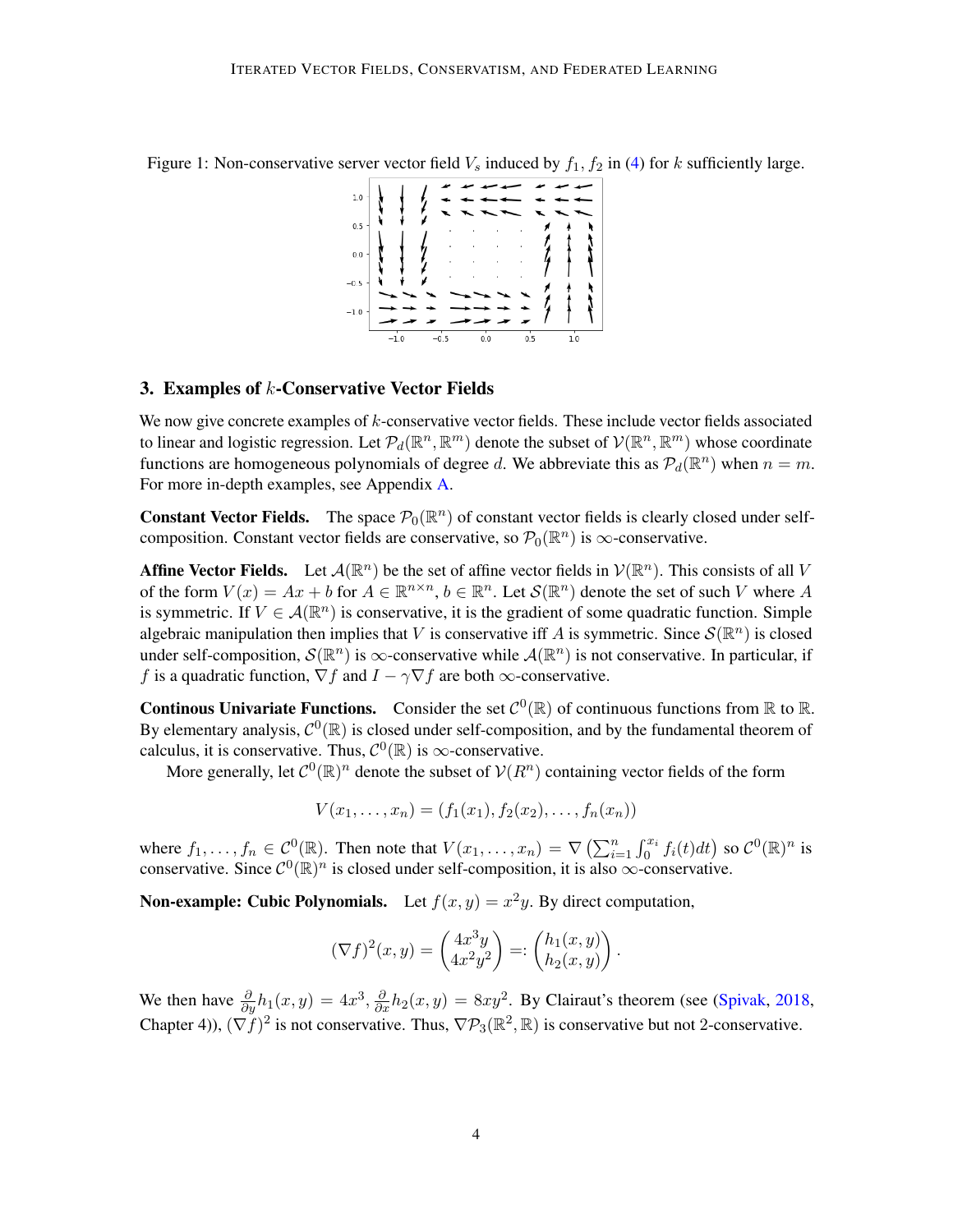## <span id="page-4-2"></span>3.1. Gradient Vector Fields of Generalized Linear Models

Let  $\mathcal{G}(\mathbb{R}^n, \mathbb{R}) \subsetneq \mathcal{C}^1(\mathbb{R}^n, \mathbb{R})$  denote the class of functions  $f : \mathbb{R}^n \to \mathbb{R}$  of the form

<span id="page-4-0"></span>
$$
f(x) = \sum_{i=1}^{m} \sigma(\langle x, z_i \rangle)
$$
 (5)

where m is a positive integer,  $z_i \in \mathbb{R}^n$ , and  $\sigma \in C^1(\mathbb{R})$ . Such functions arise in statistics and optimization when learning generalized linear models. For example, when  $\sigma(t) = \ln(1 + e^{-t})$ , [\(5\)](#page-4-0) is effectively the loss function used in logistic regression.

We further define  $G_{\perp}(\mathbb{R}^n, \mathbb{R}) \subsetneq \mathcal{G}(\mathbb{R}^n, \mathbb{R})$  to be the set of functions of the form [\(5\)](#page-4-0) where  ${z_i}_{i=1}^m$  are mutually orthogonal. We then have the following result.

<span id="page-4-1"></span>**Theorem 3** Let  $f \in \mathcal{G}_\perp(\mathbb{R}^n, \mathbb{R})$  be as in [\(5\)](#page-4-0). Let  $\phi_i(t) = ||z_i||^2 \sigma'(t)$ . For all  $k \geq 2$ ,

$$
(\nabla f)^k(x) = \nabla \left( \sum_{i=1}^m \int_0^{\langle x, z_i \rangle} \sigma'(\phi_i^{k-1}(t)) dt \right). \tag{6}
$$

Thus,  $\nabla \mathcal{G}_{\perp}(\mathbb{R}^n, \mathbb{R})$  *is*  $\infty$ *-conservative and closed under self-composition.* 

**Proof** Let  $V = \nabla f$ . We claim that for all  $k \geq 1$ ,

$$
V^{k}(x) = \sum_{i=1}^{m} \sigma'(\phi_{i}^{k-1}(\langle x, z_{i} \rangle))z_{i}
$$

where  $\phi_i^0$  is the identity function. We will show this inductively. This clearly holds for  $k = 1$ . By the inductive hypothesis, we then have

$$
V^{k+1}(x) = \sum_{i=1}^{m} \sigma'(\langle V^k(x), z_i \rangle) z_i
$$
  
= 
$$
\sum_{i=1}^{m} \sigma' \left( \left\langle \sum_{j=1}^{m} \sigma'(\phi_i^{k-1}(\langle x, z_j \rangle)) z_j, z_i \right\rangle \right) z_i
$$
  
= 
$$
\sum_{i=1}^{m} \sigma' \left( \|z_i\|^2 \sigma'(\phi_i^{k-1}(\langle x, z_i \rangle)) \right) z_i
$$
  
= 
$$
\sum_{i=1}^{m} \sigma'(\phi_i^k(\langle x, z_i \rangle)) z_i.
$$

Here, the second equality follows from the inductive hypothesis, while the third equality follows from the orthogonality of the  $z_i$ . Therefore, if we define  $h_k : \mathbb{R} \to \mathbb{R}$  via

$$
h_k(x) = \sum_{i=1}^{m} \int_0^{\langle x, z_i \rangle} \sigma'(\phi_i^{k-1}(t)) dt
$$

then by the chain rule,

$$
\nabla h_k(x) = \sum_{i=1}^m \sigma'(\phi_i^{k-1}(\langle x, z_i \rangle)) z_i = V^k(x).
$$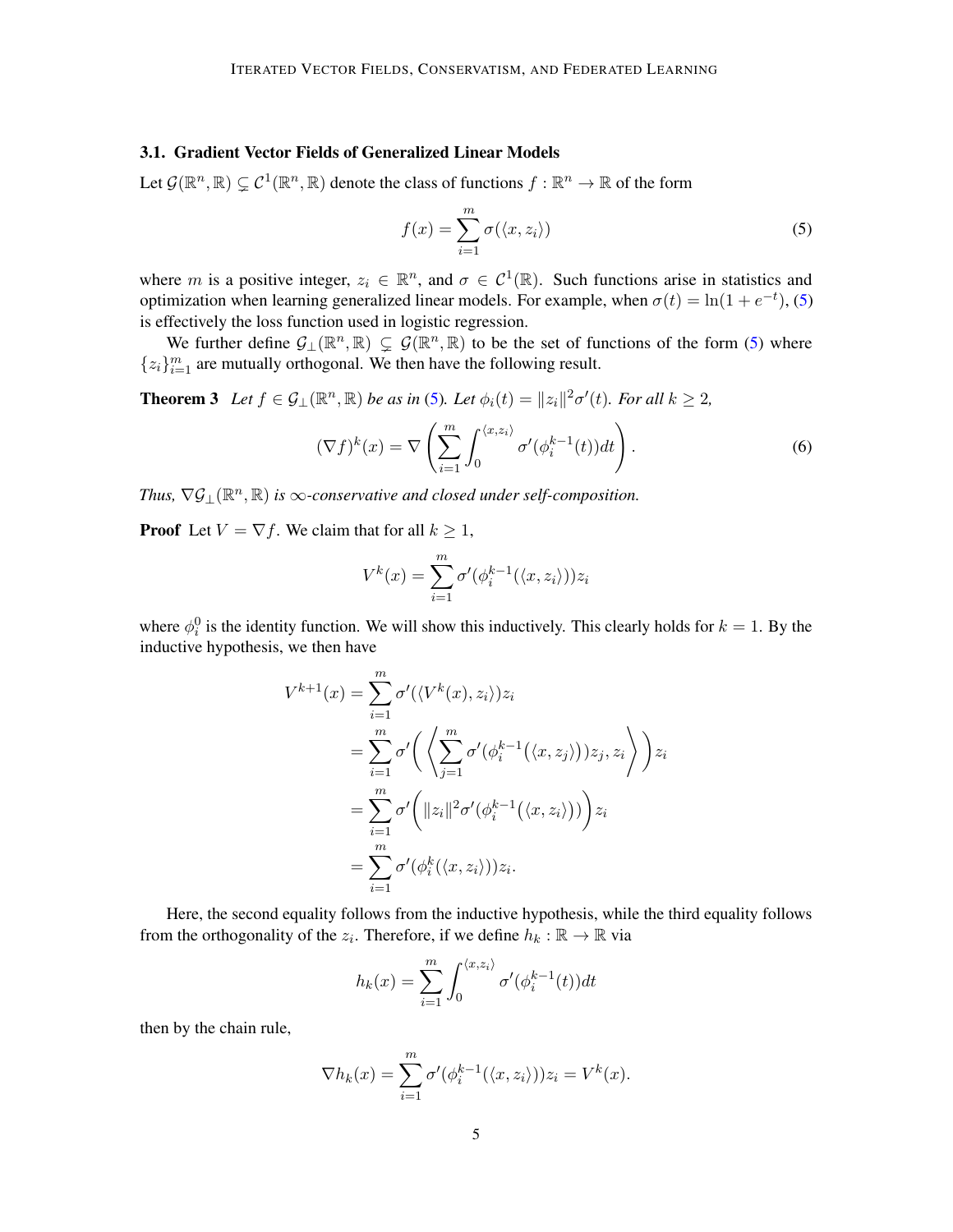In order to understand the dynamics of gradient descent on generalized linear models, we now extend Theorem [3](#page-4-1) to the function class  $I - \gamma \nabla \mathcal{G}_{\perp}(\mathbb{R}^n, \mathbb{R})$ .

**Theorem 4** Let  $f \in \mathcal{G}_\perp(\mathbb{R}^n, \mathbb{R})$  be as in [\(5\)](#page-4-0). For fixed  $\gamma \in \mathbb{R}$ , let  $\psi_i(t) = t - \gamma ||z_i||^2 \sigma'(t)$ . For all  $k \geq 2$ ,

$$
(I - \gamma \nabla f)^k(x) = x - \gamma \nabla \left( \sum_{i=1}^m \int_0^{\langle x, z_i \rangle} \sigma'(\psi_i^{k-1}(t)) dt \right). \tag{7}
$$

L.

 $\blacksquare$ 

*Thus,*  $I - \gamma \nabla \mathcal{G}_{\perp}(\mathbb{R}^n, \mathbb{R})$  *is*  $\infty$ *-conservative and closed under self-composition.* 

**Proof** The proof is nearly identical to the proof of Theorem [3.](#page-4-1) Let  $V(x) = x - \gamma \nabla f(x)$ . A slight modification of the inductive argument in the proof of Theorem [3](#page-4-1) implies that

$$
V^{k}(x) = x - \gamma \sum_{i=1}^{m} \sigma'(\psi_{i}^{k-1}(\langle x, z_{i} \rangle)) z_{i}.
$$

By the chain rule, this implies that

$$
V^{k}(x) = x - \gamma \nabla \left( \sum_{i=1}^{m} \int_{0}^{\langle x, z_{i} \rangle} \sigma'(\psi_{i}^{k-1}(t)) dt \right).
$$

On the other hand,  $\nabla \mathcal{G}(\mathbb{R}^n, \mathbb{R})$  is not 2-conservative. Let  $f_1(x, y) = e^x, f_2(x, y) = e^{x+y}$ ,  $f_3 = f_1 + f_2$ . Note that by Theorem [3,](#page-4-1)  $\nabla f_1$ ,  $\nabla f_2$  are both  $\infty$ -conservative. However, by direct computation

$$
(\nabla f_3)^2(x,y) = \begin{pmatrix} \exp(e^x + e^{x+y}) + \exp(e^x + 2e^{x+y}) \\ \exp(e^x + 2e^{x+y}) \end{pmatrix} =: \begin{pmatrix} h_1(x,y) \\ h_2(x,y) \end{pmatrix}.
$$

One can then verify that  $\frac{\partial}{\partial y}h_1(x,y) \neq \frac{\partial}{\partial x}h_2(x,y)$ , so by Clairaut's theorem,  $\nabla f_3$  is not 2conservative. Notably,  $f_1$ ,  $\tilde{f}_2$  and  $f_3$  are all convex functions, demonstrating that whether  $\nabla \mathcal{F}$ is  $\infty$ -conservative is not determined by whether the class  $\mathcal F$  is convex.

While  $f \in \mathcal{G}_\perp(\mathbb{R}^n, \mathbb{R})$  implies that  $\nabla f$  is  $\infty$ -conservative, exactly characterizing the set of  $\infty$ -conservative vector fields in  $\nabla \mathcal{G}(\mathbb{R}^n, \mathbb{R})$  remains open. Part of the difficulty in this problem comes from the fact that a function  $f \in C^{\infty}(\mathbb{R}^n, \mathbb{R})$  can have multiple representations satisfying [\(5\)](#page-4-0).

#### 4. Smooth k-Conservative Vector Fields

We now explicitly construct the space of smooth, k-conservative vector fields. Given  $V \in C^{\infty}(\mathbb{R}^n)$ , let  $J(V) : \mathbb{R}^n \to \mathbb{R}^{n \times n}$  denote its Jacobian, which we can view as an  $n \times n$  matrix over  $C^{\infty}(\mathbb{R}^n, \mathbb{R})$ . If  $V \in C^{\infty}(\mathbb{R}^n)$ , then by the Poincaré lemma [\(Warner,](#page-13-3) [1983,](#page-13-3) Section 4.18), V is k-conservative if and only if  $J(V^k)$  is symmetric. For  $k \geq 1$ , we then define  $D_k: C^{\infty}(\mathbb{R}^n) \to C^{\infty}(\mathbb{R}^n, \mathbb{R}^{n \times n})$  by

<span id="page-5-0"></span>
$$
D_k(V) := J(V^k) - J(V^k)^\mathsf{T}.\tag{8}
$$

Thus,  $V \in C^{\infty}(\mathbb{R}^n)$  is k-conservative if and only if  $D_k(V) = 0$ . We may now define the space of smooth, k-conservative vector fields by  $W^k(\mathbb{R}^n) := D_k^{-1}$  $\mathcal{W}^{-1}(\{0\})$  and  $\mathcal{W}^{\infty}(\mathbb{R}^n) := \cap_{k=1}^{\infty} \mathcal{W}^k(\mathbb{R}^n)$ . We note a few facts about  $\mathcal{W}^{\infty}(\mathbb{R}^n)$ :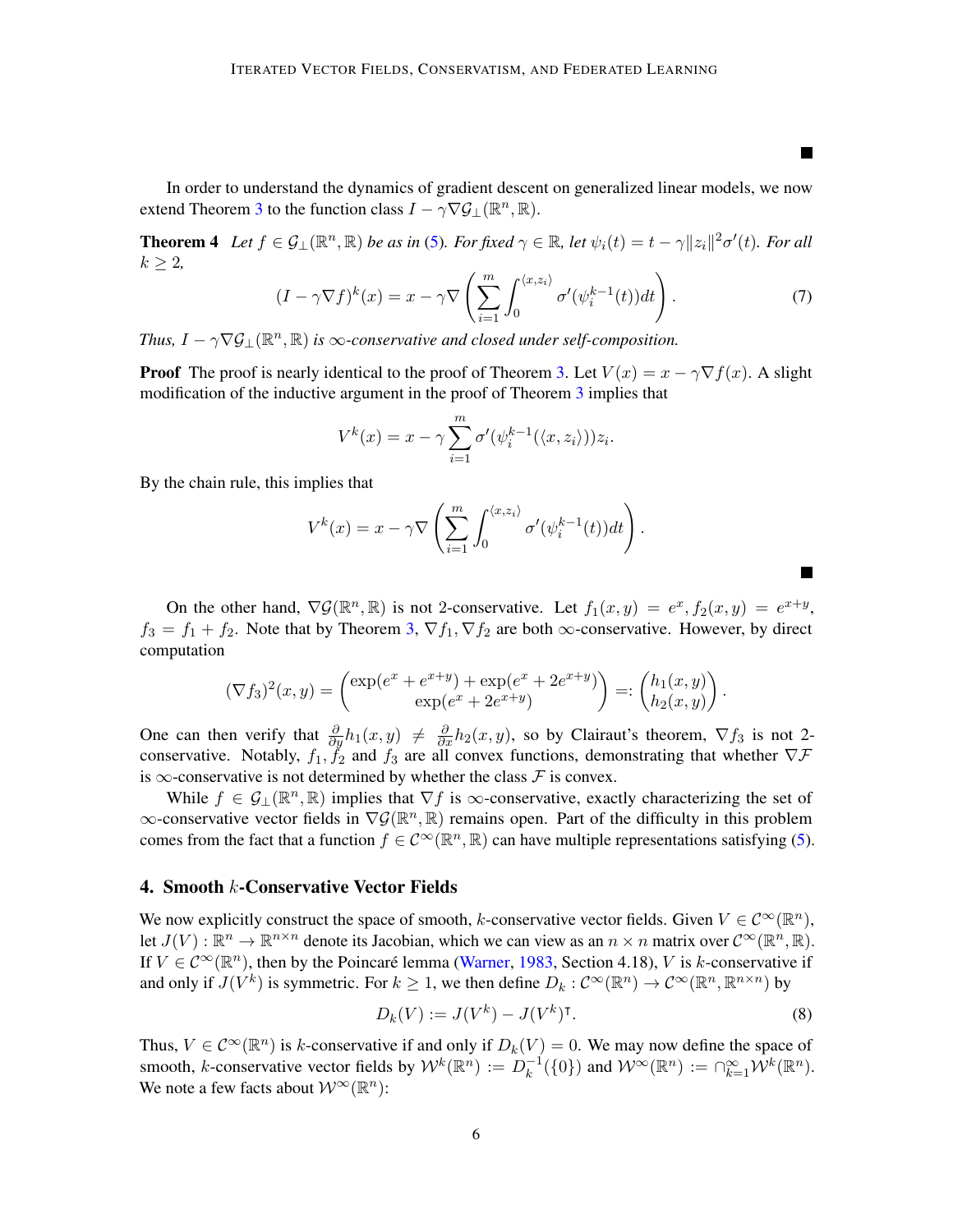- 1.  $W^k(\mathbb{R}^n)$  and  $W^{\infty}(\mathbb{R}^n)$  are closed in  $\mathcal{C}^{\infty}(\mathbb{R}^n)$  under several natural topologies, like that of uniform convergence of all derivatives on compact sets. To see this, note that  $D_k$  is a continuous function in this topology, so  $D_k^{-1}$  $\chi_k^{-1}(\{0\}) = \mathcal{W}^k(\mathbb{R}^n)$  is closed. Thus,  $\mathcal{W}^{\infty}(\mathbb{R}^n)$  is an intersection of closed sets, and is closed itself.
- 2.  $W^{\infty}(\mathbb{R}^n)$  is closed under scalar multiplication. While it contains linear subspaces (such as the space of symmetric linear vector fields, see Section [3\)](#page-3-1), it is not closed under addition. For a simple counter-example, see the end of Section [3.1.](#page-4-2)
- 3. While  $W^{\infty}(\mathbb{R}^n)$  is closed under self-composition, it is not closed under arbitrary composition. See Appendix [A](#page-13-1) for an explicit counter-example.

Some basic open questions on the structure of  $\mathcal{W}^{\infty}(\mathbb{R}^{n})$ :

- 1. How does  $W^k(\mathbb{R}^n)$  relate to  $W^j(\mathbb{R}^n)$  for  $k \neq j$ ? As we show in Appendix [A,](#page-13-1)  $W^k(\mathbb{R}^n) \nsubseteq$  $W^j(\mathbb{R}^n)$  for  $j < k$ . More generally, are there smooth vector fields that are k-conservative but not *j*-conservative for  $j \neq k$ ?
- 2. If we restrict to  $\mathcal{P}_d(\mathbb{R}^n)$ , the zero locus of  $D_k$  defines a projective variety over the coefficients of polynomials in  $\mathcal{P}_d(\mathbb{R}^n)$ . For example, applying [\(8\)](#page-5-0) to  $\mathcal{P}_d(\mathbb{R}^n)$ , we find:
	- $W^1(\mathbb{R}^n) \cap \mathcal{P}_1(\mathbb{R}^n)$  is a hyperplane.
	- $W^2(\mathbb{R}^2) \cap \mathcal{P}_1(\mathbb{R}^2)$  is a union of two hyperplanes.
	- $W^3(\mathbb{R}^2) \cap \mathcal{P}_1(\mathbb{R}^2)$  is a union of a hyperplane and a quadric surface.
	- $W^1(\mathbb{R}^2) \cap W^2(\mathbb{R}^2) \cap \mathcal{P}_2(\mathbb{R}^2)$  is a quadric surface.

See Appendix [A](#page-13-1) for the full details on these computations. Can we say anything more general? For example, what is the degree of  $\mathcal{W}^k(\mathbb{R}^n) \cap \mathcal{P}_d(\mathbb{R}^n)$ ?

3. For all  $k \geq 1$ , define  $\rho_k : \mathcal{W}^\infty(\mathbb{R}^n) \to \mathcal{W}^\infty(\mathbb{R}^n)$  via  $V \mapsto V^k$ . Many of the discussions above can be rephrased in terms of properties of this map. For example, Theorem [3](#page-4-1) implies that  $\rho_k$  is an endomorphism on  $\nabla \mathcal{G}_\perp(\mathbb{R}^n, \mathbb{R})$ . Are there other important function classes for which  $\rho_k$  is an endomorphism? More broadly speaking, we may also wish to understand the image of  $\rho_k$ . Note that this is important for federated learning, as according to the discussion in Section [2,](#page-1-1) this will govern what kinds of dynamics of FEDAVG are possible in settings where clients have  $\infty$ -conservative loss functions.

# 5. Conservatism and Lifting

In this section, we show that if  $V$  is k-conservative, then many properties of  $V$  "lift" to the vector field  $V^k$ . This will further allow us to show that if  $f \in C^{\infty}(\mathbb{R}^n, \mathbb{R})$  has a k-conservative gradient field and  $\nabla h = (\nabla f)^k$ , then many properties of f will lift to h.

<span id="page-6-0"></span>Due to their importance in optimization, we will focus on geometric notions related to convexity. Under smoothness, such notions can be rephrased in terms of eigenvalues of Jacobian matrices. Thus, we first prove a result concerning how eigenvalues of such matrices lift under self-composition of vector fields.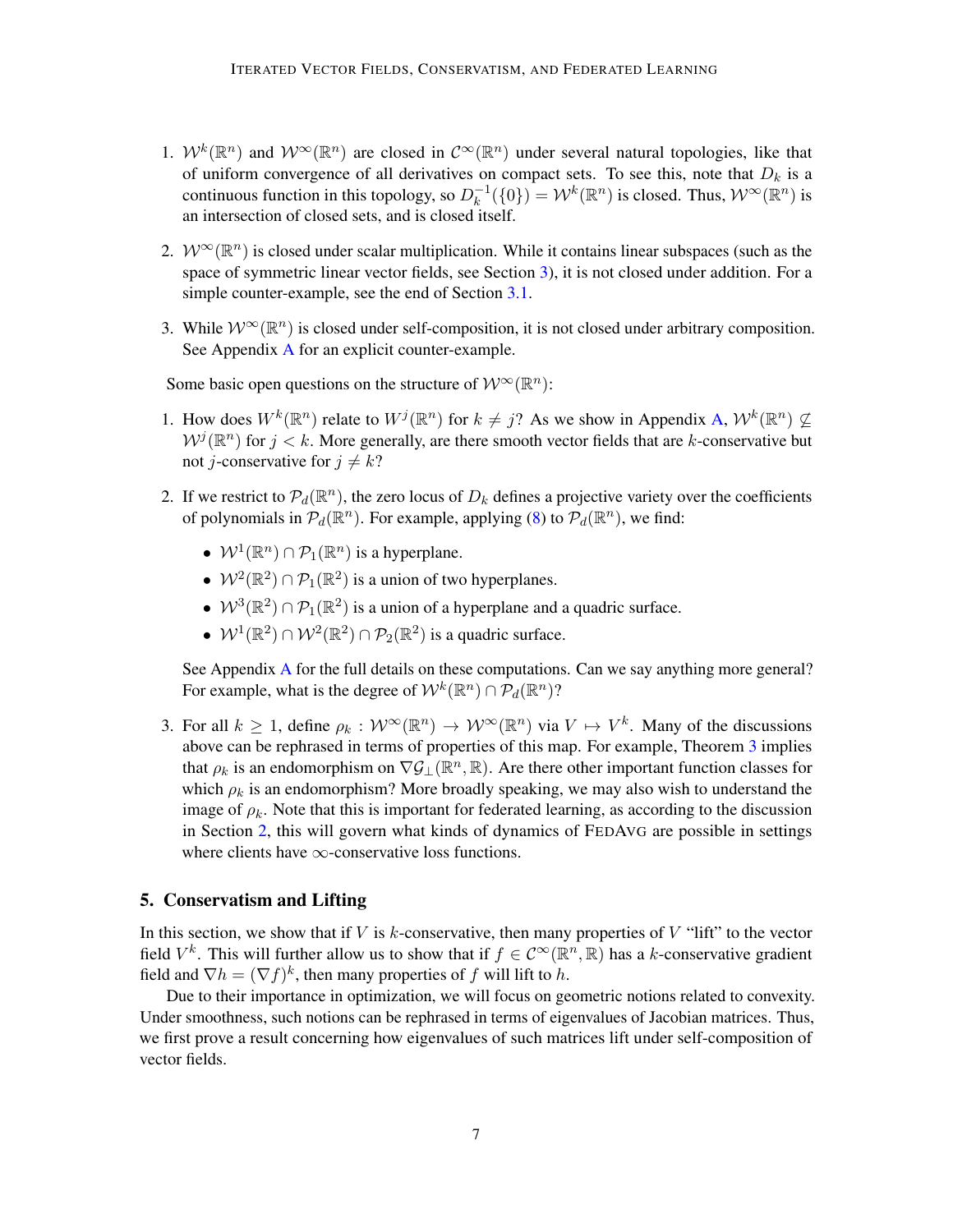**Proposition 5** Suppose  $f \in C^{\infty}(\mathbb{R}^n, \mathbb{R})$  and  $\nabla f$  is j-conservative for  $1 \leq j \leq k$ , with  $(\nabla f)^j =$  $\nabla g_i$ . Then for all such *j*, the function  $g_i$  is smooth and satisfies:

<span id="page-7-0"></span>*1. Suppose there are*  $\alpha, \beta \ge 0$  *such that for all*  $x, \alpha I \preceq J(\nabla f)(x) \preceq \beta I$ *. Then for all*  $x$ *,* 

$$
\alpha^k I \preceq J(\nabla g_j)(x) \preceq \beta^k I.
$$

<span id="page-7-1"></span>*2. Suppose there is some*  $\lambda \geq 0$  *such that for all*  $x$ ,  $-\lambda I \leq J(\nabla f)(x) \leq \lambda I$ *. Then for all*  $x$ *,* 

$$
-\lambda^k I \preceq J(\nabla g_j)(x) \preceq \lambda^k I.
$$

*Items [1](#page-7-0)* and [2](#page-7-1) also hold if we change  $\leq$  to  $\prec$  throughout.

**Proof** Since f is smooth,  $(\nabla f)^j \in C^\infty(\mathbb{R}^n)$ . Since  $(\nabla f)^j = \nabla g_j$  (and in particular,  $g_j$  is differentiable), we must have  $g_j \in C^{\infty}(\mathbb{R}^n, \mathbb{R})$ .

For Item [1,](#page-7-0) we proceed inductively. For  $k = 1$ , the result holds by assumption. For the inductive step, let  $2 \le k \le K$ , and assume the result holds for  $k-1$ . Let  $J_i(x)$  denote the Jacobian of  $\nabla g_i$  at a point  $x$ . By the chain rule,

<span id="page-7-2"></span>
$$
J_j(x) = J_1(\nabla g_{j-1}(x))J_{j-1}(x).
$$
\n(9)

By the inductive hypothesis, we have

$$
\alpha^{j-1}I \preceq J_{j-1}(x) \preceq \beta^{j-1}I
$$

and by our assumptions on  $\nabla f$ , we have

$$
\alpha I \preceq J_1(\nabla g_{j-1})(x) \preceq \beta I.
$$

Since  $J_j(x)$  is symmetric (as it is the Jacobian of a gradient field), its eigenvalues are therefore products of eigenvalues of  $J_{j-1}(x)$  and  $J_1(\nabla g_{j-1})(x)$ . Hence, its maximum eigenvalue is at most  $\beta^j$ , and its minimum eigenvalue is at most  $\alpha^j$ .

The proof of Item [2](#page-7-1) follows in a similar way, noting that by the inductive hypothesis, the matrices on the right-hand side of [\(9\)](#page-7-2) will have eigenvalues in the ranges of  $[-\lambda, \lambda]$  and  $[-\lambda^{j-1}, \lambda^{j-1}]$ . Since  $J_j(x)$  is symmetric, its eigenvalues are products of the eigenvalues of the matrices in the right-hand side of [\(9\)](#page-7-2), and the result follows.

**Remark 6** Note the critical role of symmetry in the argument above. In  $\mathbb{R}^n$ ,  $J(V^k)$  is symmetric *if and only if* V *is* k*-conservative. Thus,* k*-conservatism is exactly the condition required for us to reason about how the eigenvalues of*  $J(V^k)$  *relate to that of*  $J(V)$ *.* 

We will use Proposition [5](#page-6-0) to show that iterating  $\infty$ -conservative vector fields preserves geometric properties, including Lipschitz continuity, as in the following definition.

**Definition 7** A vector field  $V \in C^1(\mathbb{R}^n)$  is  $\beta$ -Lipschitz continuous if for all  $x \in \mathbb{R}^n$ ,  $||J(V)(x)|| \leq \beta$ . V *is Lipschitz continuous if there is some* β *for which* V *is* β*-Lipschitz continuous.*

In the definition above,  $\|\cdot\|$  refers to the operator norm induced by the  $\ell_2$  norm on  $\mathbb{R}^n$ , viewing  $J(V)(x)$  as an  $n \times n$  matrix over R. In the following, we let  $\mathcal{L}(\mathbb{R}^n) \subsetneq \mathcal{V}(\mathbb{R}^n)$  denote the set of Lipschitz continuous vector fields. Proposition [5](#page-6-0) directly implies the following result.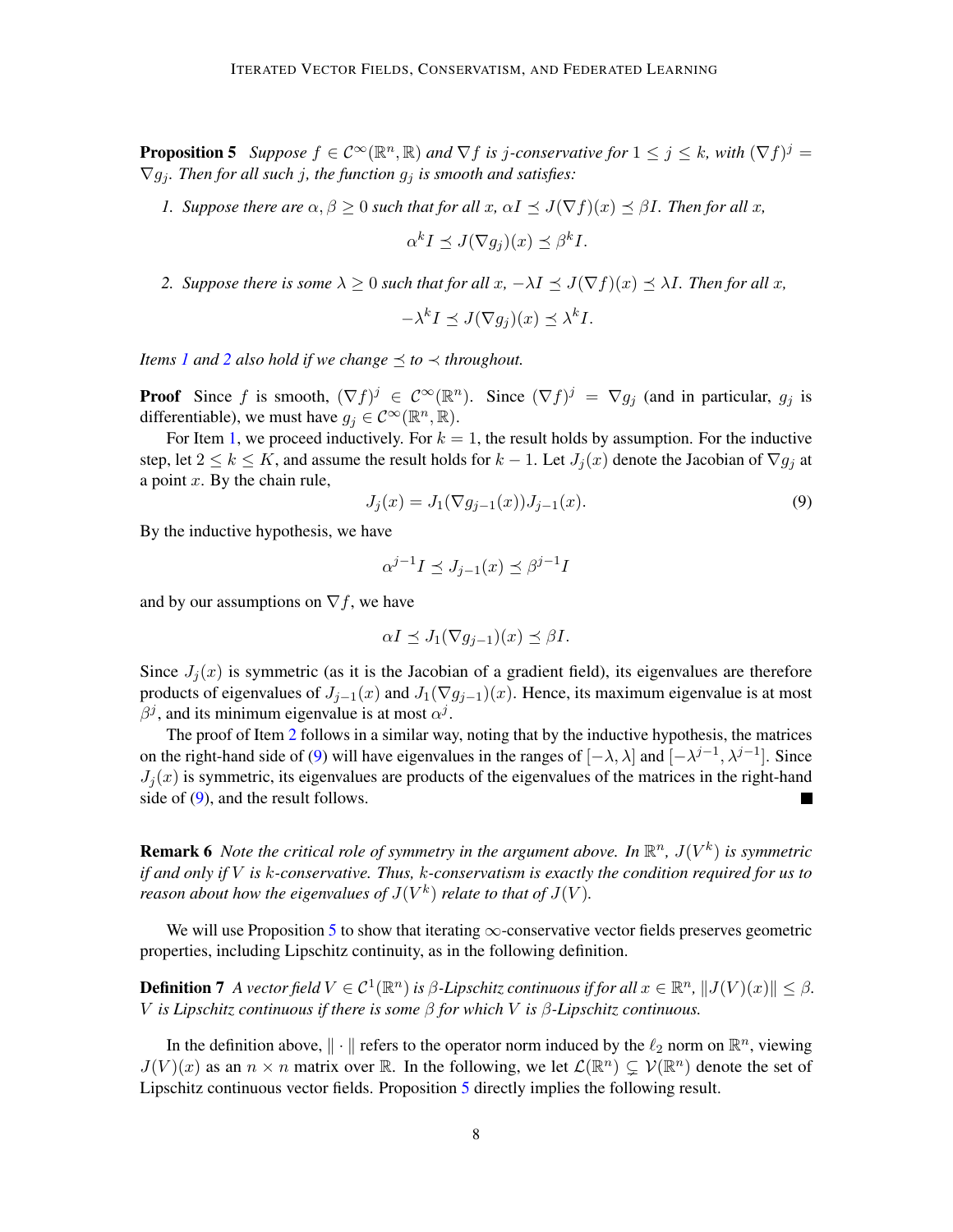**Corollary 8** Let  $\mathcal{F} \subsetneq \mathcal{C}^{\infty}(\mathbb{R}^n, \mathbb{R})$  be the set of (a) smooth, strongly convex functions, (b) smooth,  $s$ trictly convex functions, or (c) smooth, convex functions. Then  $\nabla \mathcal{F} \cap \mathcal{W}^\infty(\mathbb{R}^n)$  and  $\nabla \mathcal{F} \cap \mathcal{W}^\infty(\mathbb{R}^n) \cap$  $\mathcal{L}(\mathbb{R}^n)$  are closed under self-composition.

**Proof** This follows directly from Proposition [5.](#page-6-0) In particular, for  $(1)$ , if f is smooth and strongly convex, then there is some positive  $\alpha$  such that  $\alpha I \preceq J(\nabla f)(x)$  for all x. Since  $\nabla f \in \mathcal{W}^{\infty}(\mathbb{R}^n)$ , for all  $k \ge 1$ , there is some  $g_k$  such that  $\nabla g_k = (\nabla f)^k$ . By Proposition [5,](#page-6-0) we have  $\alpha^k I \preceq J(\nabla g_k)(x)$ , so  $g_k$  is smooth and strongly convex. If  $\nabla f$  is also Lipschitz continuous, then there is some  $\beta$  for which  $J(\nabla f)(x) \preceq \beta I$  for all x, and a similar argument shows that  $\alpha^k I \preceq J(\nabla g_k)(x) \preceq \beta^k I$ .

The case of convex or strictly convex follows in an analogous manner, as they correspond (respectively) to the bounds  $0 \leq J(\nabla f)(x)$  and  $0 \leq J(\nabla f)(x)$  (for all x), which is also preserved under  $k$ -fold composition by Proposition [5.](#page-6-0)

Thus, convexity "lifts" under self-composition of the associated gradient vector field: If  $f$  is smooth, convex, and  $\nabla f$  is k-conservative, then  $(\nabla f)^k = \nabla g$  for some smooth, convex function g. Next, we consider vector fields  $V = I - (I - \gamma \nabla f)^k$  where  $\gamma > 0$  (induced by gradient descent). In the following lemma, we show that if V is  $\infty$ -conservative and  $V^k = \nabla h_k$ , then  $h_k$  inherits smoothness and critical points from f.

<span id="page-8-0"></span>**Lemma 9** Let  $f \in C^{\infty}(\mathbb{R}^n, \mathbb{R})$  and  $\gamma \in \mathbb{R}_{>0}$ . Suppose that  $(I - \gamma \nabla f)$  is j-conservative for  $1 \leq j \leq k$ . Then  $V_k := I - (I - \gamma \nabla f)^k$  is conservative, and if  $\nabla h_k = V_k$  then (1)  $h_k$  is smooth, *and* (2) if  $\nabla f(y) = 0$ *, then*  $\nabla h_k(y) = 0$ *.* 

**Proof** For (1),  $h_k$  is clearly differentiable. Moreover,  $\nabla h_k = V_k \in C^\infty(\mathbb{R}^n)$ , as smoothness is preserved under addition and composition. Hence,  $h_k \in C^{\infty}(\mathbb{R}^n, \mathbb{R})$ . For (2), note that  $(I \nabla f)(y) = y - \nabla f(y) = y$ . Therefore,  $\nabla h_k(y) = y - (I - \nabla f)^k(y) = y - y = 0$ .

In fact, many geometric properties important to optimization (such as convexity) are also inherited by  $h_k$ , provided that  $\gamma$  is not too large, as in the following.

<span id="page-8-1"></span>**Lemma 10** Suppose  $f \in C^{\infty}(\mathbb{R}^n, \mathbb{R})$  and  $\nabla f$  is  $\beta$ -Lipschitz continuous. Suppose that for some  $\gamma \in \mathbb{R}_{>0}$ ,  $(I - \gamma \nabla f)$  *is j-conservative for*  $1 \leq j \leq k$ , with  $\nabla h_k = I - (I - \gamma \nabla f)^k$ . Then:

- *1. If* f *is*  $\alpha$ -strongly convex and  $\gamma \leq 2(\alpha + \beta)^{-1}$  then  $h_k$  *is*  $(1 \lambda^k)$ -strongly convex and  $\nabla h_k$ *is*  $(1 + \lambda^k)$ -Lipschitz continuous for  $\lambda = 1 - \gamma \alpha$ .
- 2. If f is convex and  $\gamma \leq 2\beta^{-1}$  then  $h_k$  is convex and  $\nabla h_k$  is 2-Lipschitz continuous. If  $\gamma \leq \beta^{-1}$ , *then*  $\nabla h_k$  *is* 1-*Lipschitz continuous.*
- *3.* If f is strictly convex and  $\gamma < 2\beta^{-1}$  then  $h_k$  is strictly convex.
- *4.* If f is  $\delta$ -weakly convex for  $\delta \leq \beta$  and  $\gamma \leq 2\beta^{-1}$ , then  $h_k$  is  $(\lambda^k 1)$ -weakly convex and  $\nabla h_k$ *is*  $(1 + \lambda^k)$ -Lipschitz continuous for  $\lambda = 1 + \gamma \delta$ .

**Proof** This is a direct consequence of Proposition [5.](#page-6-0) For (1), by assumption we have  $\alpha I \prec$  $J(\nabla f)(x) \preceq \beta I$  for all x, and therefore  $-\lambda \preceq J(I - \gamma \nabla f)(x) \preceq \lambda I$  for all x where  $\lambda = 1 - \gamma \alpha$ . By Proposition [5,](#page-6-0) we have that for all  $x$ 

$$
-\lambda^k I \preceq J((I - \gamma \nabla f)^k)(x) \preceq \lambda^k I
$$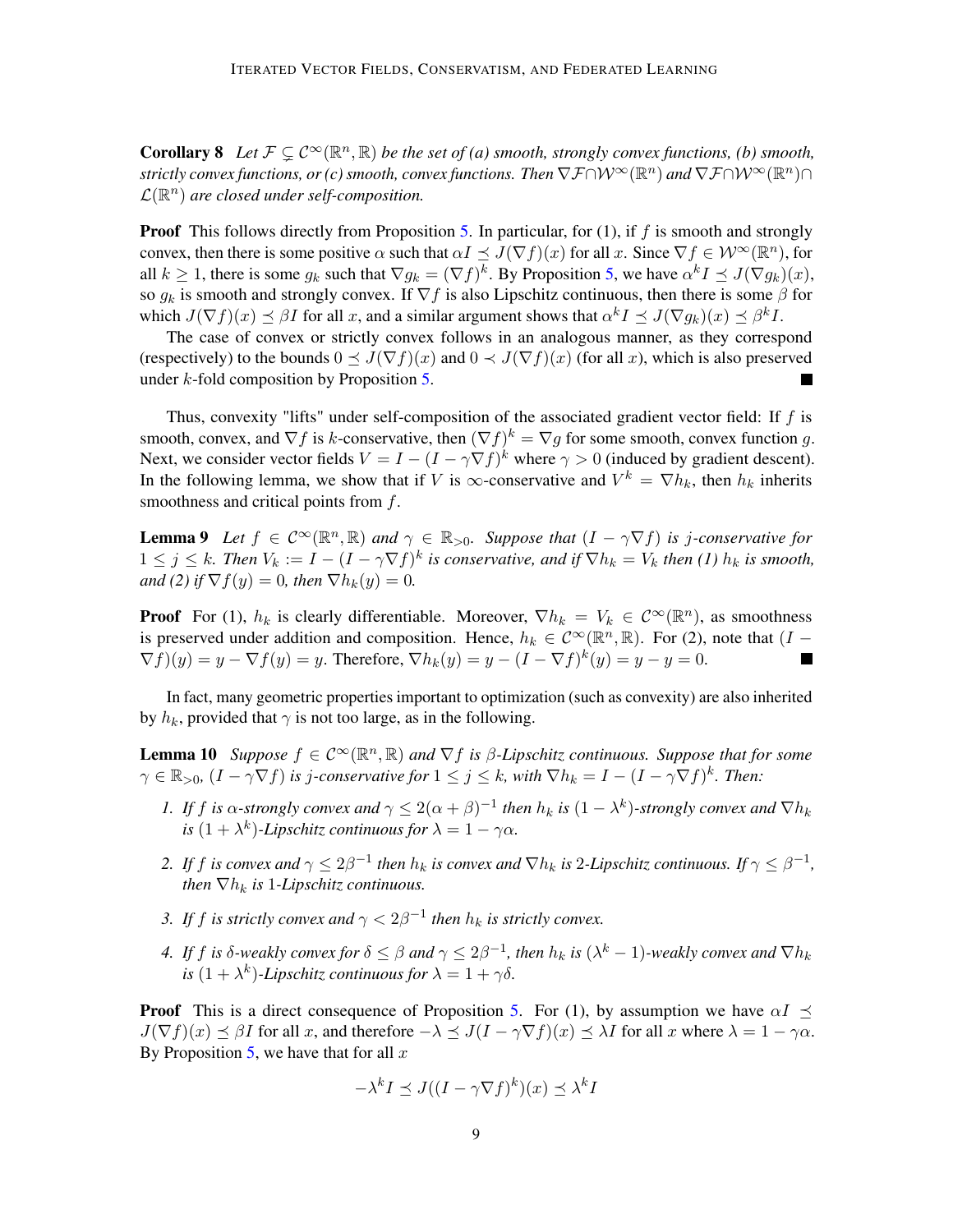and so

$$
0 \prec (1 - \lambda^k)I \preceq J(\nabla h_k)(x) \preceq (1 + \lambda^k)I.
$$

The remaining parts of the lemma are proved in an analogous way using Proposition [5](#page-6-0) and basic algebraic manipulations.

## <span id="page-9-1"></span>6. Convergence Rates in Federated Learning

We now use our machinery above to understand the convergence of FEDAVG in various settings. Recall that the server update at each round is given by  $x_{t+1} = x_t - \eta V_s(x_t)$ , where the "server vector" field"  $V<sub>s</sub>$  is given by [\(2\)](#page-2-2). Throughout, we assume that each client c performs k steps of gradient descent with learning rate  $\gamma > 0$  on their loss function  $f_c$ . We make the following assumption.

**Assumption 1** For all  $c, f_c \in C^{\infty}(\mathbb{R}^n, \mathbb{R})$  and  $I - \gamma \nabla f_c$  is j-conservative for  $1 \leq j \leq k$ .

This leads to the following result on sufficient conditions for  $V_s$  to be conservative.

<span id="page-9-0"></span>**Theorem 11** *Under Assumption [1,](#page-9-2) V<sub>s</sub> is a conservative vector field. Moreover, if*  $V_s = \nabla f_s$ , then  $f_s$ *is smooth and the* FEDAVG *server update in* [\(1\)](#page-2-0) *is equivalent to the following gradient descent step:*

<span id="page-9-2"></span>
$$
x_{t+1} = x_t - \eta \nabla f_s(x_t). \tag{10}
$$

**Proof** By Assumption [1,](#page-9-2) for  $c = 1, ..., C$ , there is some function  $h_c$  such that  $\nabla h_c = (I - \gamma \nabla f_c)^k$ . We can then define  $q_c : \mathbb{R}^n \to \mathbb{R}$  by  $q_c(x) := \frac{1}{2} ||x||^2 - h_c(x)$ . By construction,  $\nabla q_c = I - (I - \gamma \nabla f)^k$ , so that  $V_s = C^{-1} \sum_{c=1}^{C} \nabla q_c$ . Therefore,  $V_s = \nabla f_s$  where  $f_s = C^{-1} \sum_{c=1}^{C} q_c$ . The smoothness of any  $f_s$  such that  $V_s = \nabla f_s$  follows directly from Lemma [9.](#page-8-0)

In this setting, if we have some understanding of  $f_s$  (for example, whether  $f_s$  is convex), we can immediately apply centralized optimization results to derive convergence results for FEDAVG. To better understand the structure of  $f_s$ , we will use Lemma [10.](#page-8-1) Since this requires Lipschitz continuity, we make the following assumption.

# <span id="page-9-3"></span>**Assumption 2** *For all*  $c$ ,  $\nabla f_c$  *is*  $\beta$ *-Lipschitz continuous.*

Under Assumptions [1](#page-9-2) and [2,](#page-9-3) Lemma [10](#page-8-1) lifts geometric properties of the client loss functions  $f_c$ to the function  $f_s$ . Combining this with Theorem [11,](#page-9-0) we can translate convergence rates for gradient descent to convergence rates for FEDAVG in strongly convex and convex settings. We make no direct assumptions on client heterogeneity. Throughout, we let  $f_s$  be a function such that  $V_s = \nabla f_s$ , as guaranteed by Theorem [11.](#page-9-0)

<span id="page-9-5"></span>**Theorem [1](#page-9-2)[2](#page-9-3)** *Suppose Assumptions 1 and* 2 *hold, and that for all c,*  $f_c$  *<i>is*  $\alpha$ *-strongly convex. Then*  $f_s$ *has a unique minimizer*  $x_s^*$ *, and if*  $\gamma = 2(\alpha + \beta)^{-1}$ ,  $\eta = 1$ , the iterates  $\{x_t\}_{t=0}^\infty$  of FEDAVG satisfy

<span id="page-9-4"></span>
$$
||x_t - x_s^*|| \le \left(\frac{\beta - \alpha}{\beta + \alpha}\right)^{kt} ||x_0 - x_s^*||. \tag{11}
$$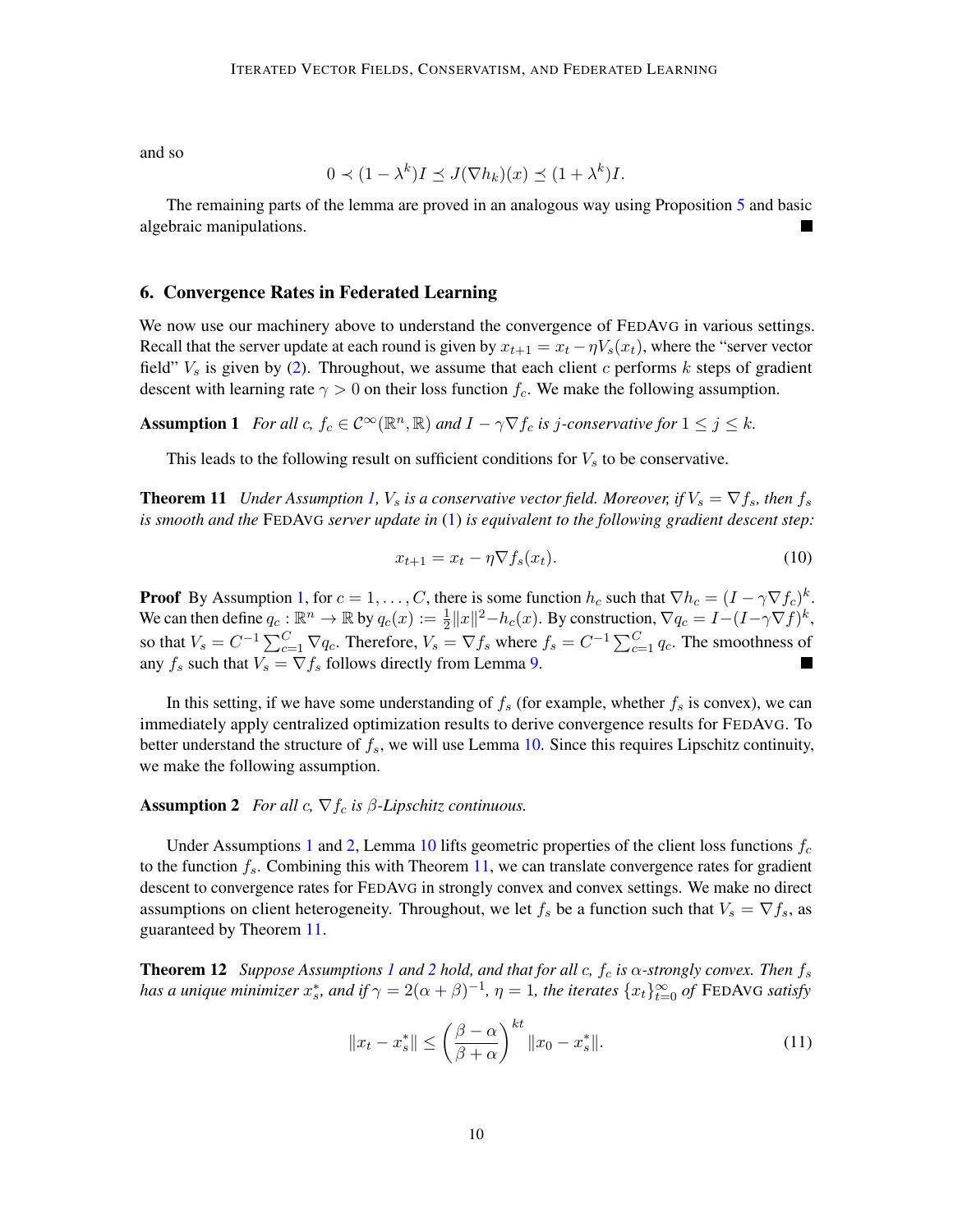**Proof** This follows directly by combining Theorem [11](#page-9-0) and Lemma [10](#page-8-1) with well-known convergence rates for smooth, strongly convex functions (for example, see [\(Nesterov,](#page-12-6) [2003,](#page-12-6) Theorem 2.1.15)). See Appendix **[B.1](#page-15-0)** for more details. ×

The convergence rate in  $(11)$  was shown first by [Malinovskiy et al.](#page-12-2)  $(2020,$  Theorem 2.11), which extended to non-conservative gradient vector fields. The salient difference is that under under our assumptions, the limit point  $x_s^*$  is actually the global minimizer of some strongly convex function. As we discuss below, this allows us to immediately derive analogous results for variants of FEDAVG that apply other server optimizers.

When  $k = 1$ , this recovers the convergence of gradient descent on  $f_{avg} = C^{-1} \sum_{c=1}^{C} f_c$ . Hence, FEDAVG with  $k > 1$  yields an exponential improvement in convergence (with respect to k), but may not converge to the minimizer  $x^*$  of  $f_{avg}$ . To understand this discrepancy, one could analyze  $||x_s^* - x^*||$ . A tight upper bound was given for strongly convex quadratic functions by [Charles](#page-12-5) and Konečný  $(2021,$  Lemma 5). A bound in the general strongly convex setting (not assuming  $k$ -conservatism) was given by [Malinovskiy et al.](#page-12-2) [\(2020,](#page-12-2) Theorem 2.14), though whether this bound can be improved under Assumption [1](#page-9-2) is an open question.

We now give a convergence rate for FEDAVG in the convex setting.

Theorem 13 *Suppose Assumptions [1](#page-9-2) and [2](#page-9-3) hold, and that for all* c*,* f<sup>c</sup> *is convex with finite minimizer. Then*  $f_s$  *has a finite minimizer*  $x_s^*$ *, and if*  $\gamma = \beta^{-1}$ *,*  $\eta = 1$ *, the iterates*  $\{x_t\}_{t=0}^\infty$  *of* FEDAVG *satisfy* 

<span id="page-10-1"></span><span id="page-10-0"></span>
$$
f_s(x_t) - f_s(x_s^*) \le \frac{1}{2t} \|x_0 - x_s^*\|^2. \tag{12}
$$

**Proof** This follows by combining Theorem [11](#page-9-0) and Lemma [10](#page-8-1) with well-known convergence rates for smooth, convex functions (for example, see [\(Bubeck,](#page-12-7) [2015,](#page-12-7) Theorem 3.3)). See Appendix [B.2](#page-15-1) for more details.

To the best of our knowledge, Theorem [13](#page-10-0) is the first result showing that FEDAVG exhibits convergent behavior on a class of functions, even with fixed learning rates and  $k > 1$ . Unlike Theorem [12,](#page-9-5) it is not clear that the convergence in [\(12\)](#page-10-1) is "faster" (in some sense) than the convergence of gradient descent on  $f_{ava}$ . Such analysis is an open and important problem.

#### 6.1. Extensions to Other Methods

These techniques allow us to transfer convergence rates for many optimization algorithms to federated learning under the same assumptions as Theorems [12](#page-9-5) and [13;](#page-10-0) We can directly analyze any federated learning algorithm where the server update in [\(3\)](#page-2-1) is replaced with another optimizer (as proposed by [Reddi et al.](#page-13-0) [\(2021\)](#page-13-0)). If we treat  $V_s(x_t)$  as an estimate of the gradient of the loss function, applying gradient descent leads us to the update step in [\(3\)](#page-2-1). Given any first-order "server optimization" method SERVEROPT, we can generalize [\(3\)](#page-2-1) via

<span id="page-10-2"></span>
$$
x_{t+1} = \text{SERVEROPT}(V_s(x_t)).\tag{13}
$$

For example, SERVEROPT could be gradient descent with momentum or an adaptive method such as Adagrad [\(Duchi et al.,](#page-12-8) [2011;](#page-12-8) [McMahan and Streeter,](#page-12-9) [2010\)](#page-12-9). These two choices of SERVEROPT lead to FEDAVGM [\(Hsu et al.,](#page-12-10) [2019\)](#page-12-10) and FEDADAGRAD [\(Reddi et al.,](#page-13-0) [2021\)](#page-13-0) respectively, and can lead to improved empirical convergence. Note that under Assumption [1,](#page-9-2) [\(13\)](#page-10-2) becomes  $x_{t+1} =$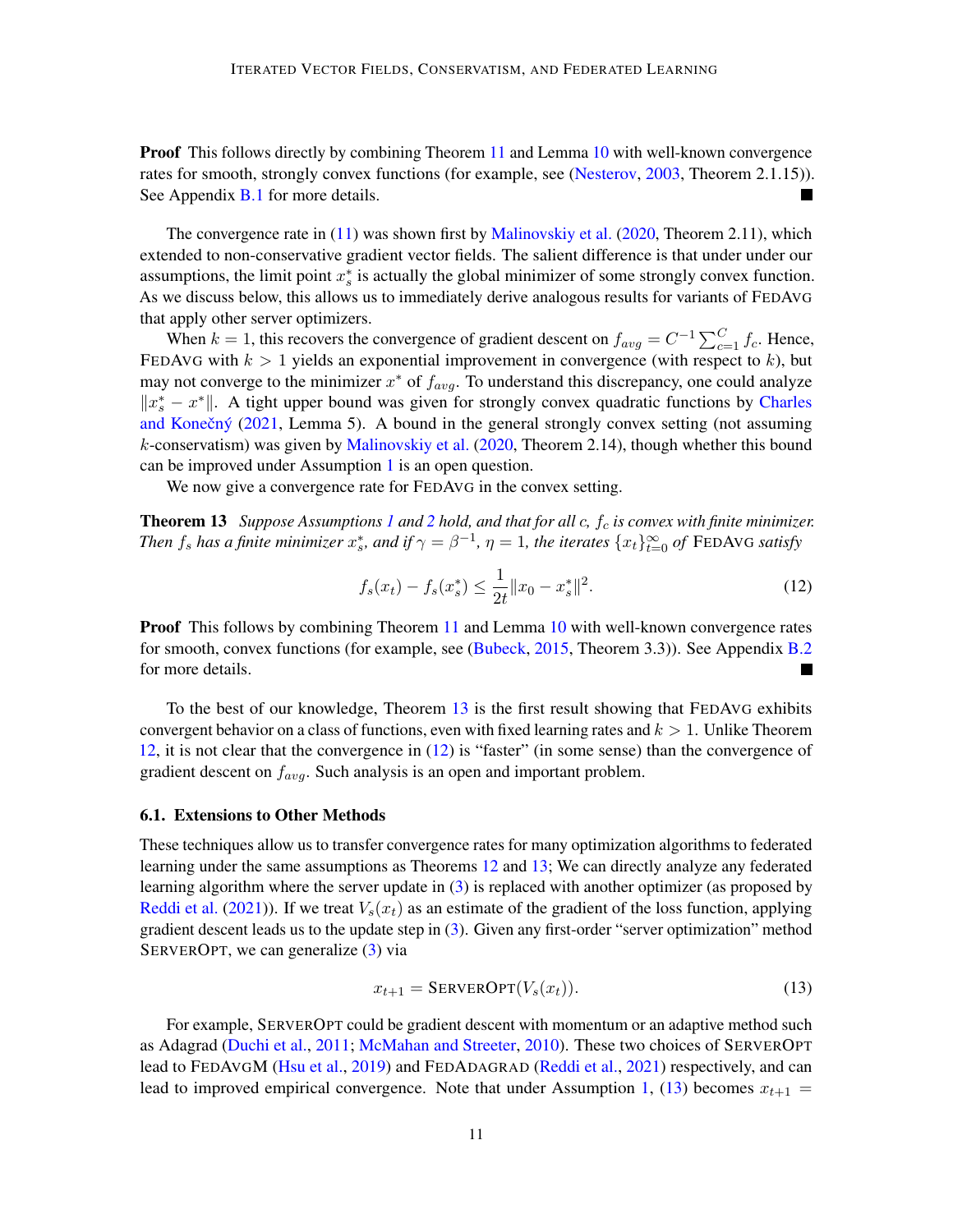SERVEROPT( $\nabla f_s(x_t)$ ), which is simply first-order optimization. Thus, convergence rates for SERVEROPT can be translated to a converge rates for the federated optimization update in [\(13\)](#page-10-2). Notably, this directly implies that in certain settings, there are algorithms which converge faster than FEDAVG to the same point.

For example, in the same settings as Theorem [12,](#page-9-5) we can improve convergence by using gradient descent with heavy-ball momentum instead of just gradient descent. By an almost identical proof to Theorem [12,](#page-9-5) we have the following result.

**Theorem 14** Let  $\{x_t\}_{t=0}^{\infty}$  be the iterates of [\(13\)](#page-10-2) where SERVEROPT is gradient descent with *heavy-ball momentum. Under the same setting as Theorem [12,](#page-9-5) for some choice of parameters of* SERVEROPT*, we have*

<span id="page-11-1"></span><span id="page-11-0"></span>
$$
||x_t - x_s^*|| \le \left(\frac{\sqrt{\kappa} - 1}{\sqrt{\kappa} + 1}\right)^t ||x_0 - x_s^*|| \tag{14}
$$

*where*  $\kappa = (1 + \lambda^k)/(1 - \lambda^k)$  *and*  $\lambda = (\beta - \alpha)/(\beta + \alpha)$ *.* 

**Proof** The proof is the same as for Theorem [12,](#page-9-5) but we apply convergence rates for gradient descent with heavy-ball momentum instead (see [\(Polyak,](#page-13-4)  $1964$ )). See Appendix [B.1](#page-15-0) for more details.

One can verify that the convergence rate in  $(14)$  is faster than  $(11)$ . We stress that while the same kind of result can be derived for any number of centralized optimization algorithms, the key point is that our observations allows us to leverage existing knowledge of centralized optimization methods in the context of federated learning. In particular, this can enable more informed, theoretically grounded decisions about which choice of optimizer and hyperparameters to use in [\(13\)](#page-10-2).

# 7. Open Problems

As we have shown,  $FEDAVG$  is well-behaved when certain vector fields are  $k$ -conservative (see Theorems [12](#page-9-5) and [13\)](#page-10-0) and can exhibit non-convergent, circular behavior when they are not (Section [2.1\)](#page-2-4). Better characterizations of when FEDAVG exhibits convergent behavior (or fails to do so) is an important open problem. Similarly, we have only scratched the surface on how the dynamics of the client loss functions lift to the server dynamics. While many convexity-adjacent properties lift (Lemma [10\)](#page-8-1), one can show that many natural properties (including being bounded below) do not lift. What about properties such as the Polyak-Łojasiewicz condition [\(Karimi et al.,](#page-12-11) [2016\)](#page-12-11)? More generally, we would like to characterize which properties lift and use this to better understand the behavior of FEDAVG on a larger class of functions.

Another important area is understanding the empirical effectiveness of methods such as FEDAVG. As discussed by [Wang et al.](#page-13-5) [\(2021\)](#page-13-5), theoretical convergence rates of federated learning methods often do not improve upon centralized rates for algorithms such as gradient descent. While Theorem [12](#page-9-5) shows that FEDAVG accelerates convergence to a non-optimal point, it is unclear whether Theorem [13](#page-10-0) implies a similar acceleration. More generally, is there some sense in which the limit point  $x_s^*$  is a useful point of convergence, either for learning a global model, or as a starting point for personalization?

Finally, the dynamics presented in Section [2.1](#page-2-4) point to a fundamental failure of methods such as FEDAVG, to our knowledge the first observation of cyclic dynamics in the literature on FEDAVG. This mirrors non-conservative dynamics arising from many GAN training methods [\(Mescheder](#page-12-12) [et al.,](#page-12-12) [2018\)](#page-12-12). Can we use insights from training multi-agent systems (such as GANs) to create better federated learning methods, or even to simply design better client loss functions?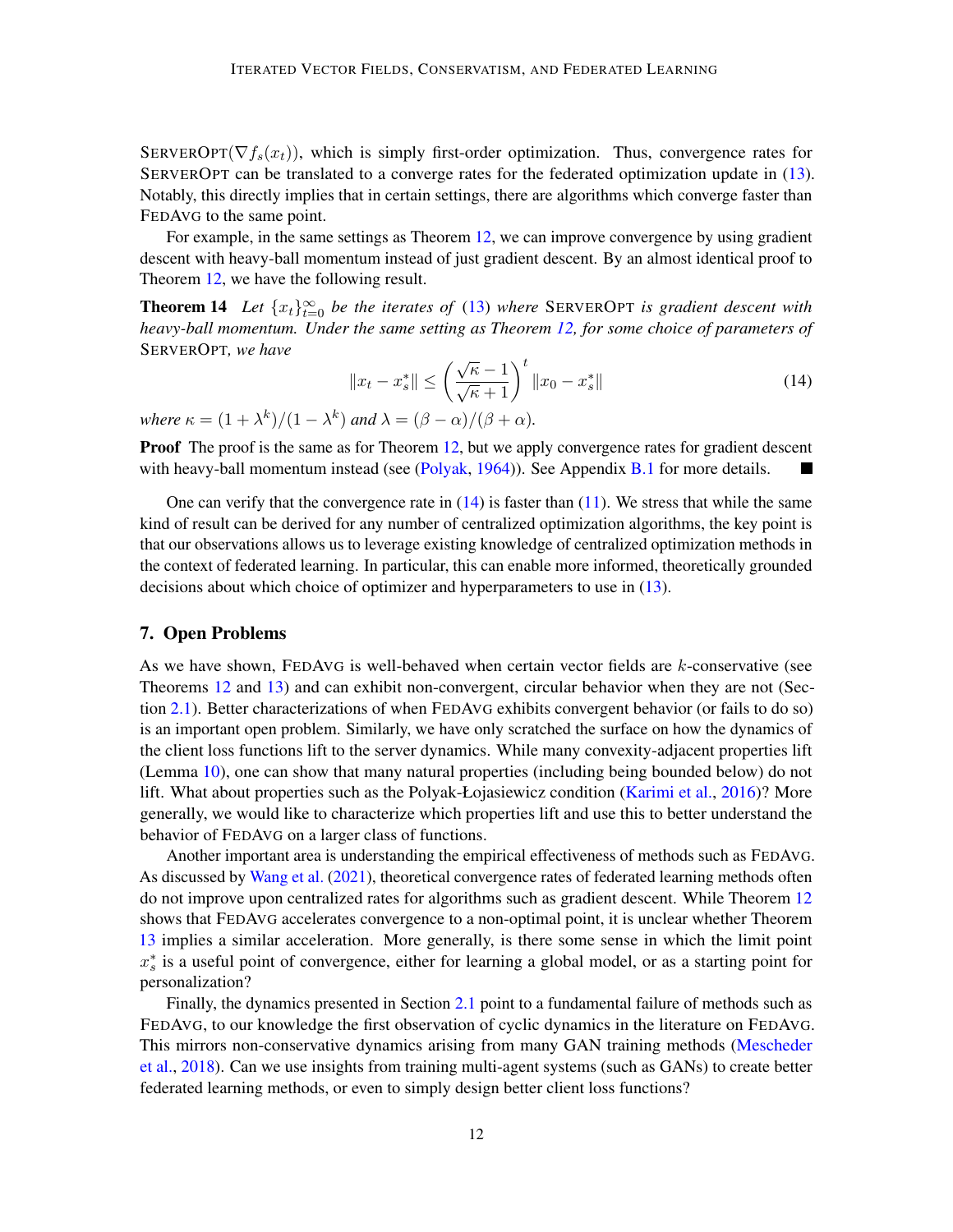# **References**

- <span id="page-12-1"></span>K. A. Bonawitz, Hubert Eichner, Wolfgang Grieskamp, Dzmitry Huba, Alex Ingerman, Vladimir Ivanov, Chloé M Kiddon, Jakub Konečný, Stefano Mazzocchi, Brendan McMahan, Timon Van Overveldt, David Petrou, Daniel Ramage, and Jason Roselander. Towards federated learning at scale: System design. In *SysML 2019*, 2019. URL [https://arxiv.org/abs/1902.](https://arxiv.org/abs/1902.01046) [01046](https://arxiv.org/abs/1902.01046).
- <span id="page-12-7"></span>Sébastien Bubeck. Convex optimization: Algorithms and complexity. *Foundations and Trends* R *in Machine Learning*, 8(3-4):231–357, 2015.
- <span id="page-12-5"></span>Zachary Charles and Jakub Konečný. Convergence and accuracy trade-offs in federated learning and meta-learning. In *Proceedings of The 24th International Conference on Artificial Intelligence and Statistics*, 2021.
- <span id="page-12-8"></span>John Duchi, Elad Hazan, and Yoram Singer. Adaptive subgradient methods for online learning and stochastic optimization. *Journal of machine learning research*, 12(7), 2011.
- <span id="page-12-10"></span>Tzu-Ming Harry Hsu, Hang Qi, and Matthew Brown. Measuring the effects of non-identical data distribution for federated visual classification. *arXiv preprint arXiv:1909.06335*, 2019.
- <span id="page-12-11"></span>Hamed Karimi, Julie Nutini, and Mark Schmidt. Linear convergence of gradient and proximalgradient methods under the Polyak-Łojasiewicz condition. In Paolo Frasconi, Niels Landwehr, Giuseppe Manco, and Jilles Vreeken, editors, *Machine Learning and Knowledge Discovery in Databases*, pages 795–811, Cham, 2016. Springer International Publishing. ISBN 978-3-319- 46128-1.
- <span id="page-12-4"></span>Saber Malekmohammadi, Kiarash Shaloudegi, Zeou Hu, and Yaoliang Yu. An operator splitting view of federated learning. *arXiv preprint arXiv:2108.05974*, 2021.
- <span id="page-12-2"></span>Grigory Malinovskiy, Dmitry Kovalev, Elnur Gasanov, Laurent Condat, and Peter Richtarik. From local SGD to local fixed-point methods for federated learning. In *International Conference on Machine Learning*, pages 6692–6701. PMLR, 2020.
- <span id="page-12-0"></span>Brendan McMahan, Eider Moore, Daniel Ramage, Seth Hampson, and Blaise Aguera y Arcas. Communication-efficient learning of deep networks from decentralized data. In *Artificial intelligence and statistics*, pages 1273–1282. PMLR, 2017.
- <span id="page-12-9"></span>H Brendan McMahan and Matthew Streeter. Adaptive bound optimization for online convex optimization. *arXiv preprint arXiv:1002.4908*, 2010.
- <span id="page-12-12"></span>Lars Mescheder, Andreas Geiger, and Sebastian Nowozin. Which training methods for GANs do actually converge? In *International conference on machine learning*, pages 3481–3490. PMLR, 2018.
- <span id="page-12-6"></span>Yurii Nesterov. *Introductory lectures on convex optimization: A basic course*, volume 87. Springer Science & Business Media, 2003.
- <span id="page-12-3"></span>Reese Pathak and Martin J Wainwright. Fedsplit: an algorithmic framework for fast federated optimization. *Advances in Neural Information Processing Systems*, 33:7057–7066, 2020.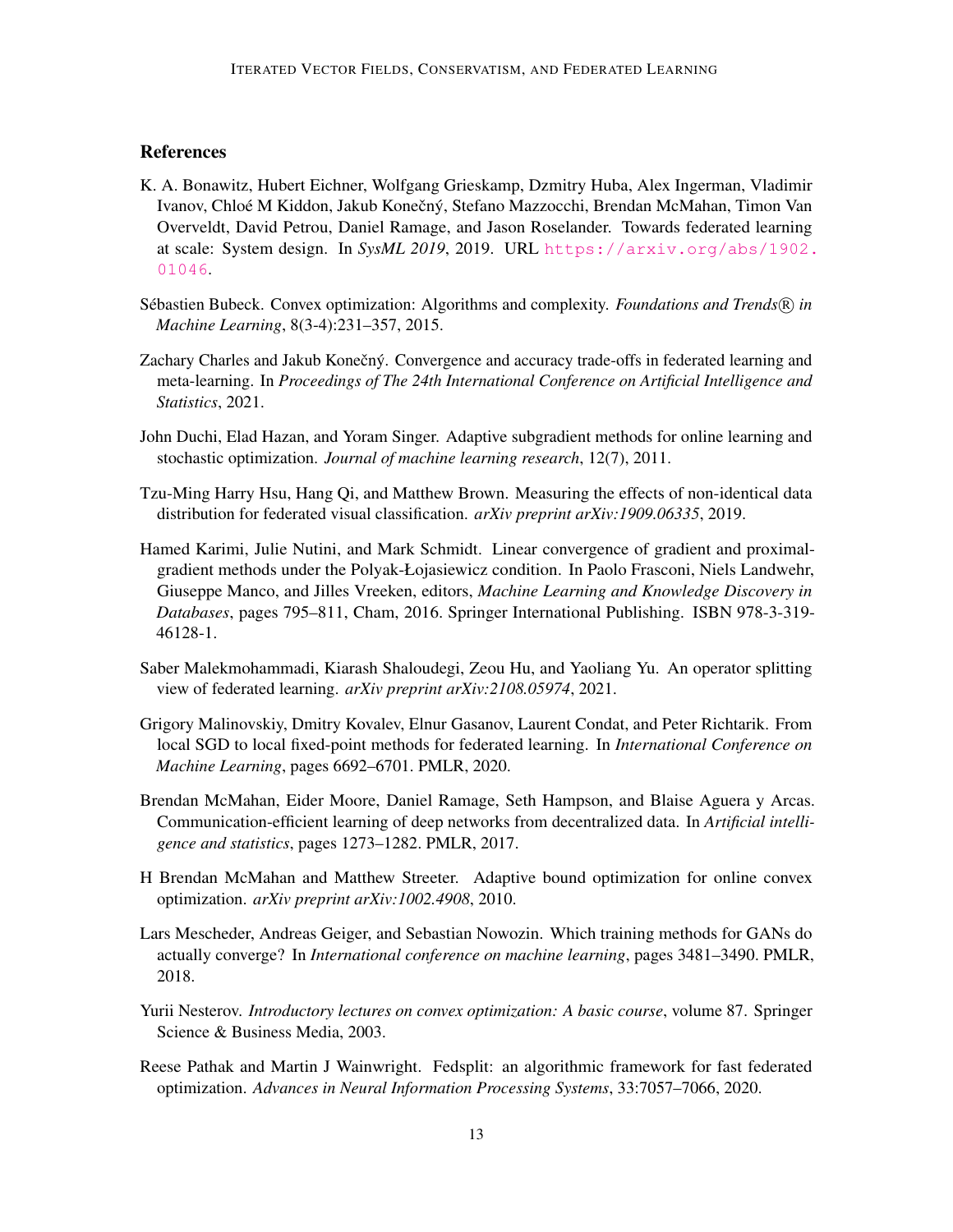- <span id="page-13-4"></span>Boris T Polyak. Some methods of speeding up the convergence of iteration methods. *Ussr computational mathematics and mathematical physics*, 4(5):1–17, 1964.
- <span id="page-13-0"></span>Sashank J. Reddi, Zachary Charles, Manzil Zaheer, Zachary Garrett, Keith Rush, Jakub Konečný, Sanjiv Kumar, and Hugh Brendan McMahan. Adaptive federated optimization. In *International Conference on Learning Representations*, 2021. URL [https://openreview.net/forum?](https://openreview.net/forum?id=LkFG3lB13U5) [id=LkFG3lB13U5](https://openreview.net/forum?id=LkFG3lB13U5).
- <span id="page-13-2"></span>Michael Spivak. *Calculus on manifolds: a modern approach to classical theorems of advanced calculus*. CRC press, 2018.
- <span id="page-13-5"></span>Jianyu Wang, Zachary Charles, Zheng Xu, Gauri Joshi, H Brendan McMahan, Maruan Al-Shedivat, Galen Andrew, Salman Avestimehr, Katharine Daly, Deepesh Data, et al. A field guide to federated optimization. *arXiv preprint arXiv:2107.06917*, 2021.

<span id="page-13-3"></span>Frank W. (Frank Wilson) Warner. Foundations of differentiable manifolds and Lie groups, 1983.

# <span id="page-13-1"></span>Appendix A. In-Depth Examples

In this section, we give some in-depth examples regarding the  $k$ -conservatism of vector fields in  $\mathcal{C}^{\infty}(\mathbb{R}^2)$ . Note that for  $V \in \mathcal{C}^{\infty}(\mathbb{R}^2)$ ,  $D_k(V)$ , as defined in [\(8\)](#page-5-0), is a  $2 \times 2$  anti-symmetric matrix over  $C^{\infty}(\mathbb{R}^2, \mathbb{R})$ . Thus, when setting  $D_k(V) = 0$ , it suffices to consider a single off-diagonal entry. In a slight abuse of notation, in this section we will identify  $D_k(V)$  with either off-diagonal entry of  $D_k(V)$ . Note that this is well-defined up to a factor of  $-1$ .

#### A.1. Linear Vector Fields

Recall that  $P_1(\mathbb{R}^n)$  denotes the set of linear vector fields. Let  $V \in P_1(\mathbb{R}^n)$  be of the form  $V(x, y) =$  $(ax + by, cx + dy)$ . Then we have the following equations (where we consider only the non-zero off-diagonal entries of  $D_k$ ):

$$
D_1(V) = b - c
$$
  
\n
$$
D_2(V) = (b - c)(a + d)
$$
  
\n
$$
D_3(V) = (b - c)(a^2 + ad + bc + d^2)
$$
  
\n
$$
D_4(V) = (b - c)(a + d)(a^2 + 2bc + d^2).
$$

If V is conservative, then  $b = c$  and these equations all vanish. Comparing  $D_1$ ,  $D_2$ , and  $D_3$ , we see that 2-conservative vector fields need not be conservative nor 3-conservative. For example, if we take

$$
V(x) = \begin{pmatrix} 1 & 2 \\ 1 & -1 \end{pmatrix} x
$$

then  $V$  is 2-conservative and 4-conservative, but not conservative or 3-conservative.

Recall that in Section [3,](#page-3-1) we defined  $\mathcal{S}_1(\mathbb{R}^n)$  to be the set of symmetric linear vector fields. While  $\mathcal{S}_1(\mathbb{R}^n)$  is closed under self-composition, it is not closed under arbitrary composition. is To see this, consider the symmetric linear vector fields

$$
V_1(x) = \begin{pmatrix} 0 & 1 \\ 1 & 0 \end{pmatrix} x, \quad V_2(x) = \begin{pmatrix} 1 & 0 \\ 0 & -1 \end{pmatrix} x.
$$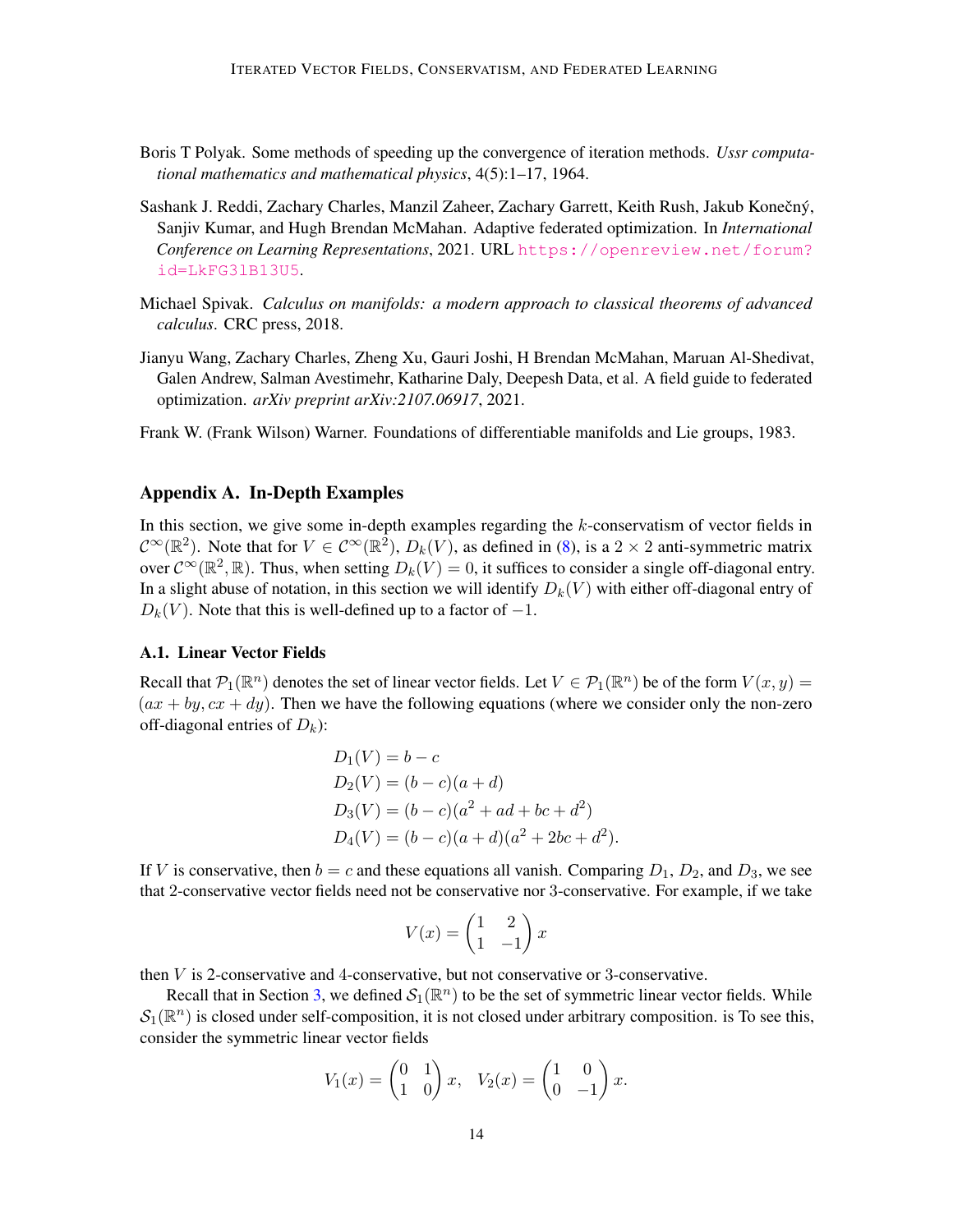Then  $V_1, V_2 \in \mathcal{W}^{\infty}(\mathbb{R}^n)$ . However,  $V_1 \circ V_2 \notin \mathcal{W}^{\infty}(\mathbb{R}^n)$  since

$$
V_1(V_2(x)) = \begin{pmatrix} 0 & -1 \\ 1 & 0 \end{pmatrix} x
$$

which is a non-symmetric linear map.

Notably,  $\mathcal{P}_1(\mathbb{R}^n)$  contains vector fields that are *j*-conservative but not *k*-conservative for  $k < j$ . For  $j \ge 2$ , consider the vector field given by  $V_j(x) = A_j x$  where

$$
A_j(x) = \begin{pmatrix} \cos(\theta_j) & \sin(\theta_j) \\ -\sin(\theta_j) & \cos(\theta_j) \end{pmatrix}, \quad \theta_j = \frac{\pi}{j}.
$$

This is the vector field that rotates vectors by an angle of  $\pi/j$ . Since  $V_j^k$  is conservative precisely when  $V_j^k$  is symmetric,  $V_j^k$  is conservative if and only if  $\sin(k\theta_j) = 0$ . Thus,  $V_j$  is k-conservative if and only if  $j$  divides  $k$ .

# A.2. Gradient Vector Fields of Cubic Polynomials

Consider the vector space  $\mathcal{P}_3(\mathbb{R}^2, \mathbb{R})$  containing polynomials of the form

$$
f(x, y) = ax^{3} + bx^{2}y + cxy^{2} + dy^{3}
$$

for  $a, b, c, d \in \mathbb{R}$ . All such f satisfy  $D_1(\nabla f) = 0$  (as  $\nabla f$  is conservative). By direct computation, taking only the off-diagonal entries of  $D_k$ , we get

$$
D_2(\nabla f) = g_1 x^3 + g_2 x^2 y + g_3 x y^2 + g_4 y^3.
$$

for  $g_1, g_2, g_3, g_4 \in \mathbb{R}[a, b, c, d]$  defined by

$$
g_1 = -4b(3ac - b^2 + 3bd - c^2)
$$
  
\n
$$
g_2 = 4(3a - 2c)(3ac - b^2 + 3bd - c^2)
$$
  
\n
$$
g_3 = 4(2b - 3d)(3ac - b^2 + 3bd - c^2)
$$
  
\n
$$
g_4 = 4c(3ac - b^2 + 3bd - c^2).
$$

One can then verify that these equations vanish simultaneously if and only if

$$
g(a, b, c, d) = 3ac - b^2 + 3bd - c^2 = 0.
$$

Thus, the set of 2-conservative functions in  $\nabla P_3(\mathbb{R}^2, \mathbb{R})$  is the hypersurface given by the zero locus of g. Since this zero locus is not closed under addition, the set of 2-conservative vector fields in  $\nabla P_3(\mathbb{R}^2, \mathbb{R})$  is not closed under addition either.

An analogous computation shows that the set of 3-conservative function is given by the zero locus of 8 homogeneous polynomials of degree 7, each of which is divisible by g. Therefore, all 2-conservative vector fields in  $\nabla P_3(\mathbb{R}^2, \mathbb{R})$  are also 3-conservative.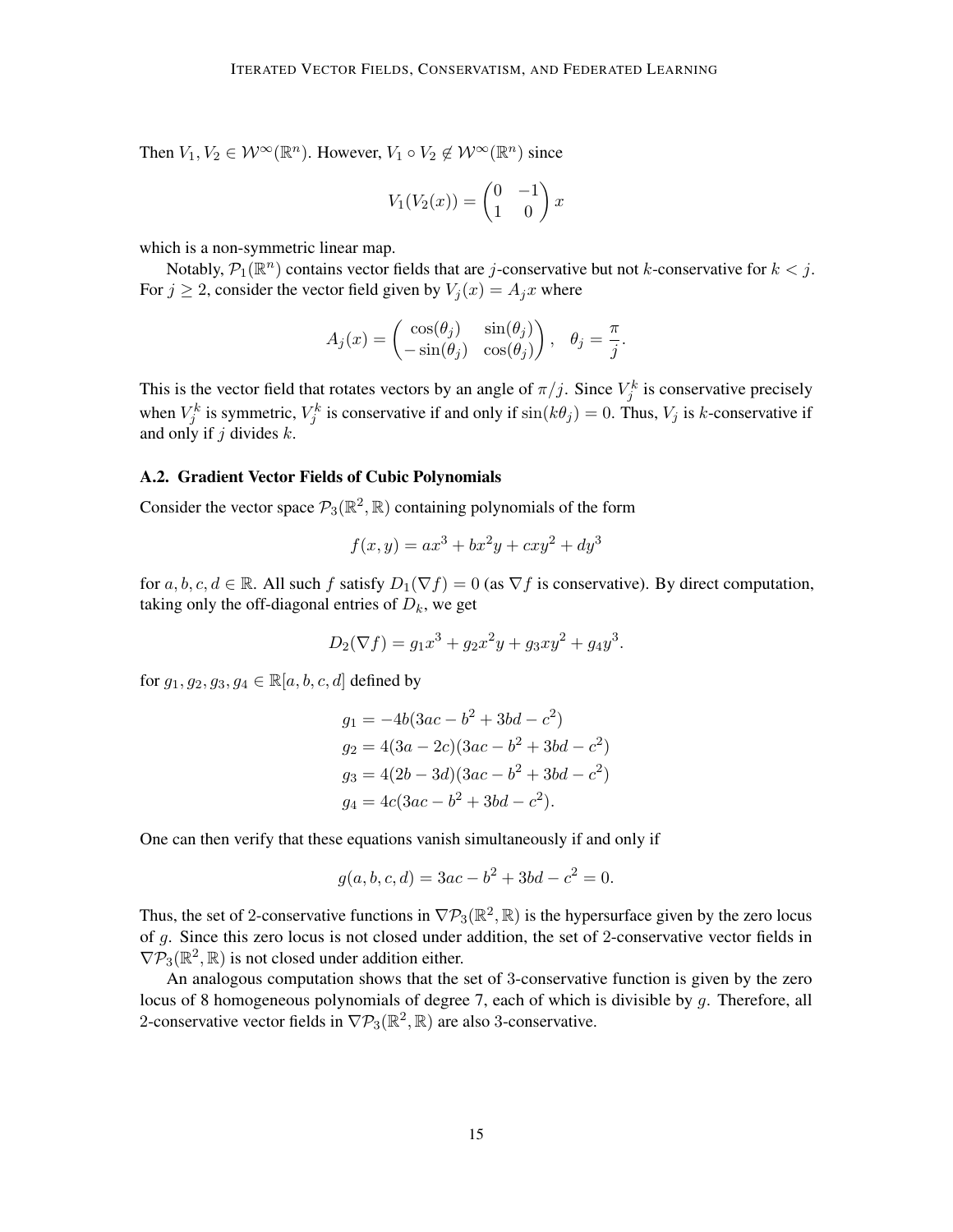#### Appendix B. Detailed Proofs

#### <span id="page-15-0"></span>B.1. Proof of Theorems [12](#page-9-5) and [14](#page-11-1)

**Proof** Fix c such that  $1 \leq c \leq C$ . By Lemma [9,](#page-8-0) there is some function  $h_c \in$  such that  $\nabla h_c =$  $I - (I - \gamma \nabla f_c)^k$ . Let  $\lambda = (\beta - \alpha)/(\beta + \alpha)$ . By Assumption [2,](#page-9-3) Lemma [10,](#page-8-1) and our assumption on  $\gamma$ , we find that  $h_c$  is  $(1 - \lambda^k)$ -strongly convex and  $\nabla h_c$  is  $(1 + \lambda^k)$ -Lipschitz continuous.

Note that the server vector field  $V_s$  in [\(2\)](#page-2-2) is therefore given by  $V_s = \nabla f_s$  where

$$
f_s(x) = \frac{1}{C} \sum_{c=1}^{C} h_c(x).
$$

By basic properties of strong convexity and Lipschitz-continuity, we find that  $f_s$  is  $(1 - \lambda^k)$ -strongly convex and  $\nabla f_s$  is  $(1 + \lambda^k)$ -Lipschitz continuous. In particular, it has a unique minimizer  $x_s^*$ .

For Theorem [12,](#page-9-5) applying standard results on the convergence of gradient descent on smooth strongly convex functions (in particular, see [\(Nesterov,](#page-12-6) [2003,](#page-12-6) Theorem 2.1.15)), we find that the iterates of gradient descent with learning rate of  $\eta = 1$  on  $f_s$  produces iterates  $\{x_t\}_{t=0}^{\infty}$  such that

$$
||x_{t+1} - x_s^*|| \le \left(\frac{\kappa - 1}{\kappa + 1}\right)^t ||x_o - x_s^*||
$$

where  $\kappa = (1 + \lambda^k)/(1 - \lambda^k)$ . Some simple algebraic manipulation implies

$$
\frac{\kappa - 1}{\kappa + 1} = \left(\frac{\beta - \alpha}{\beta + \alpha}\right)^k
$$

proving the result.

For Theorem [14,](#page-11-1) we apply standard results on the convergence of gradient descent with heavy-ball momentum (see [Polyak](#page-13-4) [\(1964\)](#page-13-4)). In particular, by setting the learning rate  $\eta$  by

$$
\eta = \frac{4}{\left(\sqrt{1 + \lambda^k} + \sqrt{1 - \lambda^k}\right)^2}
$$

and the momentum parameter  $m$  by

$$
m = \max\left\{ \left| 1 - \sqrt{\eta(1 - \lambda^k)} \right|, \left| 1 - \sqrt{\eta(1 + \lambda^k)} \right| \right\}^2
$$

we obtain the desired convergence rate.

## <span id="page-15-1"></span>B.2. Proof of Theorem [13](#page-10-0)

**Proof** Fix c such that  $1 \leq c \leq C$ . By Lemma [9,](#page-8-0) there is some function  $h_c \in$  such that  $\nabla h_c =$  $I - (I - \gamma \nabla f_c)^k$ . By Assumption [2,](#page-9-3) Lemma [10,](#page-8-1) and our assumption on  $\gamma$ , we find that  $h_c$  is convex and 1-Lipschitz continuous. By Theorem [9](#page-8-0) and our assumption that  $f_c$  has a finite minimizer,  $h_c$  has a finite minimizer as well.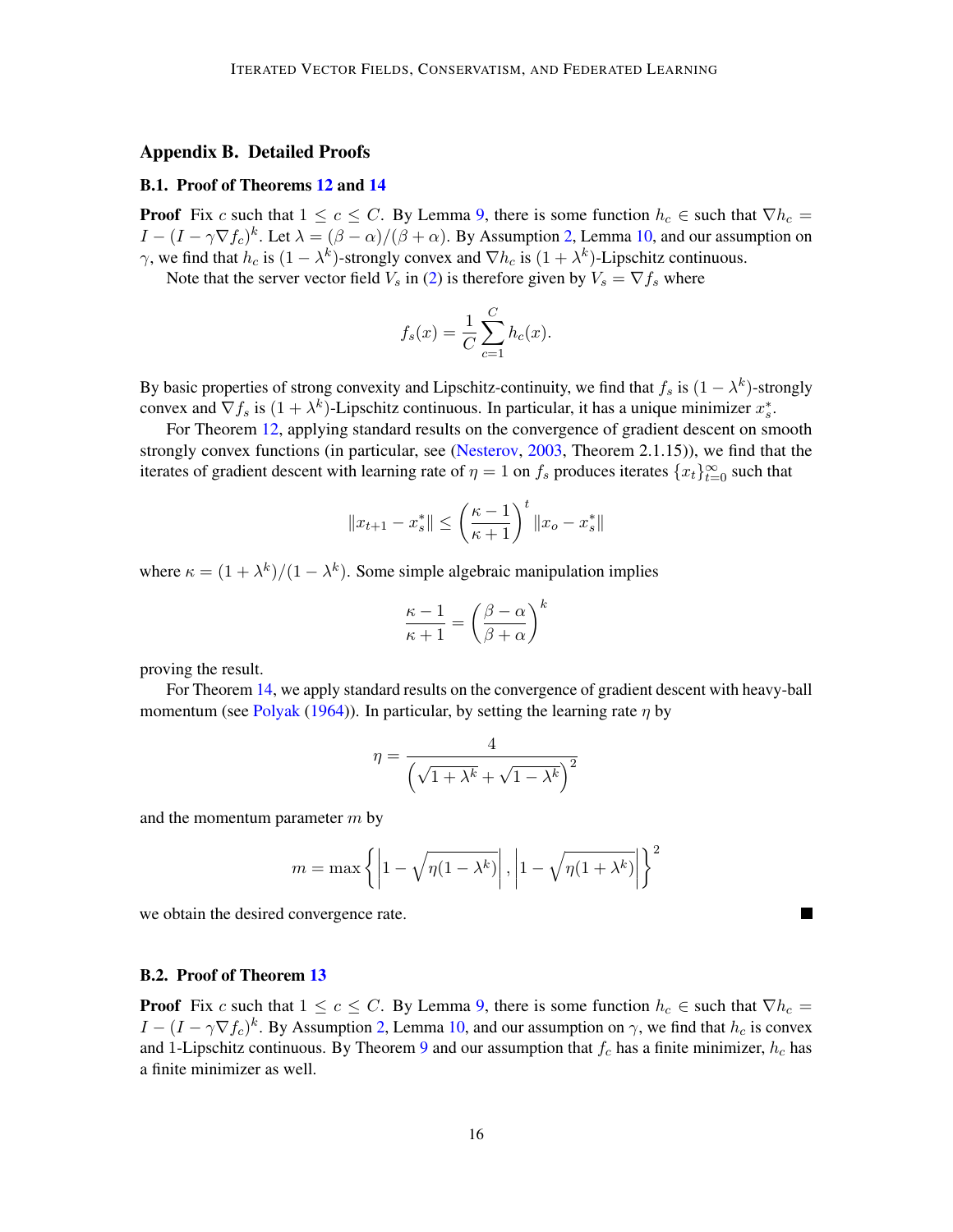Note that the server vector field  $V_s$  in [\(2\)](#page-2-2) is therefore given by  $V_s = \nabla f_s$  where

$$
f_s(x) = \frac{1}{C} \sum_{c=1}^{C} h_c(x).
$$

By basic properties of convexity and Lipschitz-continuity, we find that  $f_s$  is convex and 1-Lipschitz continuous. Moreover, the average of convex functions with finite minimizers must have a finite minimizer, so  $f_s$  also has some finite minimizer  $x_s^*$ . By applying standard results on the convergence of gradient descent on smooth convex functions (in particular, see [\(Bubeck,](#page-12-7) [2015,](#page-12-7) Theorem 3.3)), we find that the iterates of gradient descent with learning rate of  $\eta = 1$  on  $f_s$  produces iterates  $\{x_t\}_{t=0}^{\infty}$ such that

$$
f_s(x_t) - f_s(x_s^*) \leq \frac{1}{2t} ||x_0 - x_s^*||.
$$

# <span id="page-16-0"></span>Appendix C. Closed Integral Curves in Federated Learning

In this appendix we present calculations that demonstrate the possibility of closed integral curves in federated learning with nonconvex client losses. The existence of losses of higher regularity than those presented here (e.g. convex or satisfying the PL condition) whose server dynamics admit closed integral curve solutions is an interesting open question. We suspect that examples like this can be transferred to some higher regularity classes, but clearly not all. For example, Charles and Konečný [\(2021\)](#page-12-5) demonstrate that such integral curves are impossible for quadratic functions (under minor assumptions on learning rates).

Our example dynamics take place in  $\mathbb{R}^2$ , and we focus on the case of  $C = 2$  clients. For  $c = 1, 2$ we define a family of functions by

$$
f_c(x,y) := f_c^{(1)}(x,y) + f_c^{(2)}(x,y),
$$
\n(15)

 $\blacksquare$ 

where

$$
f_c^{(1)}(x,y) := \min\left(\frac{\alpha_c}{2}(y-y_c)^2 + \frac{\beta_c}{2}(x-x_c)^2, 1\right),
$$
  

$$
f_c^{(2)}(x,y) := \min\left(\frac{\alpha_c}{2}(y+y_c)^2 + \frac{\beta_c}{2}(x+x_c)^2, 1\right).
$$

We will see that carefully selecting two functions from this family and performing full-gradient FEDAVG on these clients will yield server dynamics with closed integral curves. First, note that for any  $x_c$  and  $y_c$ ,  $\alpha_c$  and  $\beta_c$  can be chosen such that the domains of attraction of the terms  $f_c^{(1)}$  and  $f_c^{(2)}$ are non-overlapping. One can verify that setting  $\gamma = 5, \delta = 0.05$ , and letting  $\alpha_1 = \delta, \beta_1 = \gamma, x_1 = \gamma$  $y_1 = 1$ , or  $\alpha_2 = \gamma$ ,  $\beta_2 = \delta$ ,  $x_2 = -1$ ,  $y_2 = 1$  satisfies this requirement. Let these choices define the functions  $f_1$  and  $f_2$ .

Now, assume we perform FEDAVG with fixed learning rate  $\eta > 0$  for some sufficiently large number of local steps  $k$ . We assume these clients follow full gradient descent, and we choose  $k$ large enough so that the clients following full-gradient descent on the losses  $f_1$  and  $f_2$  converge to a stationary point, independent of starting point. This can be guaranteed in our setting by setting  $k = O(\eta^{-1})$ , with (easily computable) constant depending on  $\gamma$  and  $\delta$ .